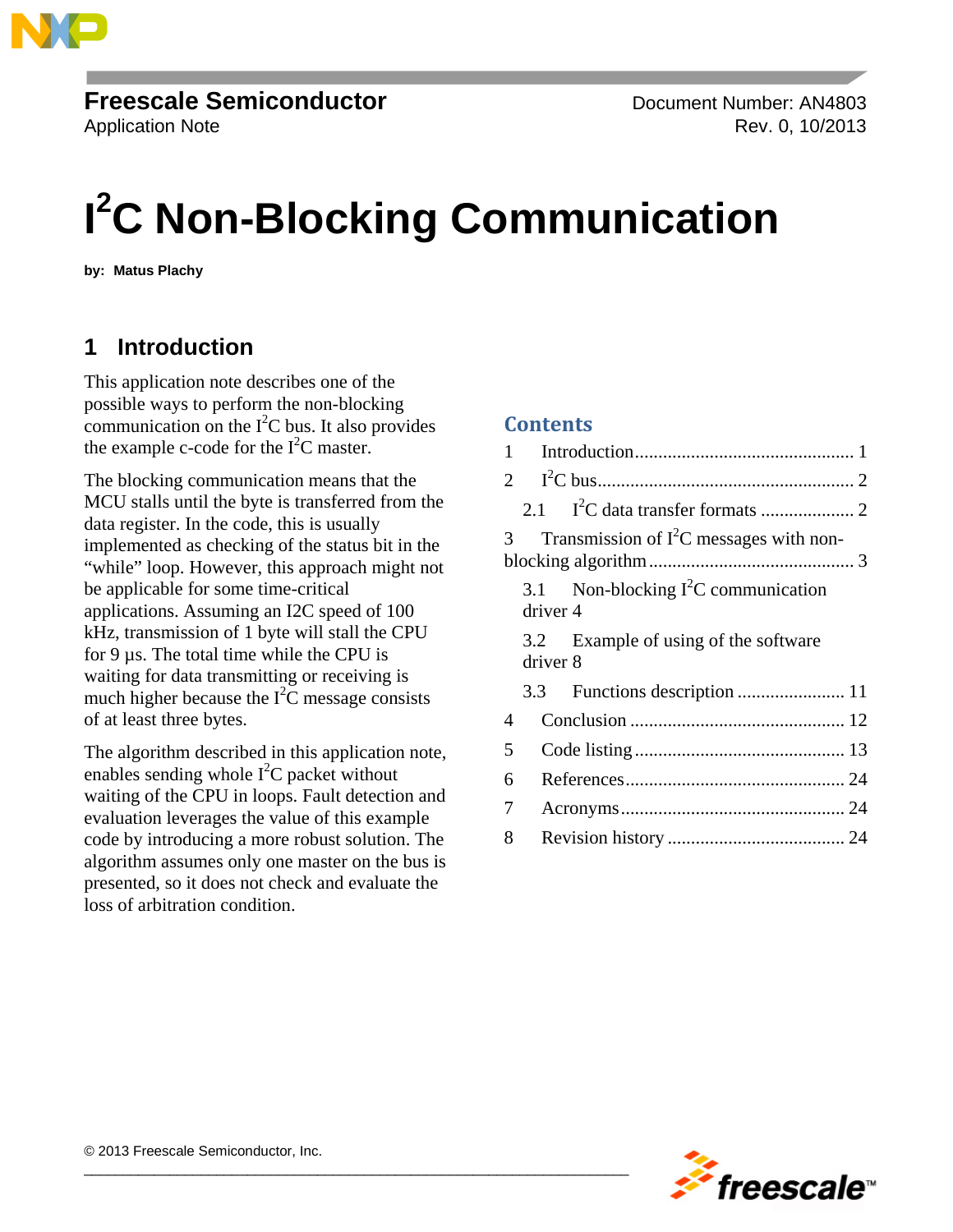

# <span id="page-1-0"></span>**2 I 2 C bus**

The Inter-Integrated Circuit ( $I<sup>2</sup>C$ , I2C, or IIC) is the serial bidirectional two-wire communication interface. Serial data (SDA) and serial clock (SCL) carry information between the devices connected to the bus. Each device is recognized by a unique address. A master is the device that initiates data transfer on the bus and generates the SCL clock that synchronizes the data transfer. At the time of transmission, any device addressed is considered as a slave.

## <span id="page-1-1"></span>2.1 I<sup>2</sup>C data transfer formats

The  $I<sup>2</sup>C$  byte format, timing diagrams of the SDA and SCL lines, and definition of Start, Stop, and other signals can be found in the reference manual of any microcontroller that possesses the  $I<sup>2</sup>C$  module (in the list of referenced documentation [1] or [2]). The message formats for writing and reading data to and from the slave are described in the subsequent subsections.

### **2.1.1 Write data message format**

The message format for data transmission to a slave consists of five parts:

- 1. Start signal
- 2. Slave address transmission followed by "write" bit
- 3. Transmission of the register address where the data will be written
- 4. Data transmission (multiple)
- 5. Stop signal

After each byte received by the slave, the slave generates an acknowledge bit to signal the master successful completion of the byte transmission. Some  $I<sup>2</sup>C$  slave devices might allow writing multiple data. The  $I^2C$  slave device features then auto-increment or decrement of previously accessed memory locations.



#### **Figure 1. Write data transmission message**

### **2.1.2 Read data message format**

The message format for data transmission from the slave (the master is a receiver) in the case of combined format as defined in [3] consists of nine parts:

1. Start signal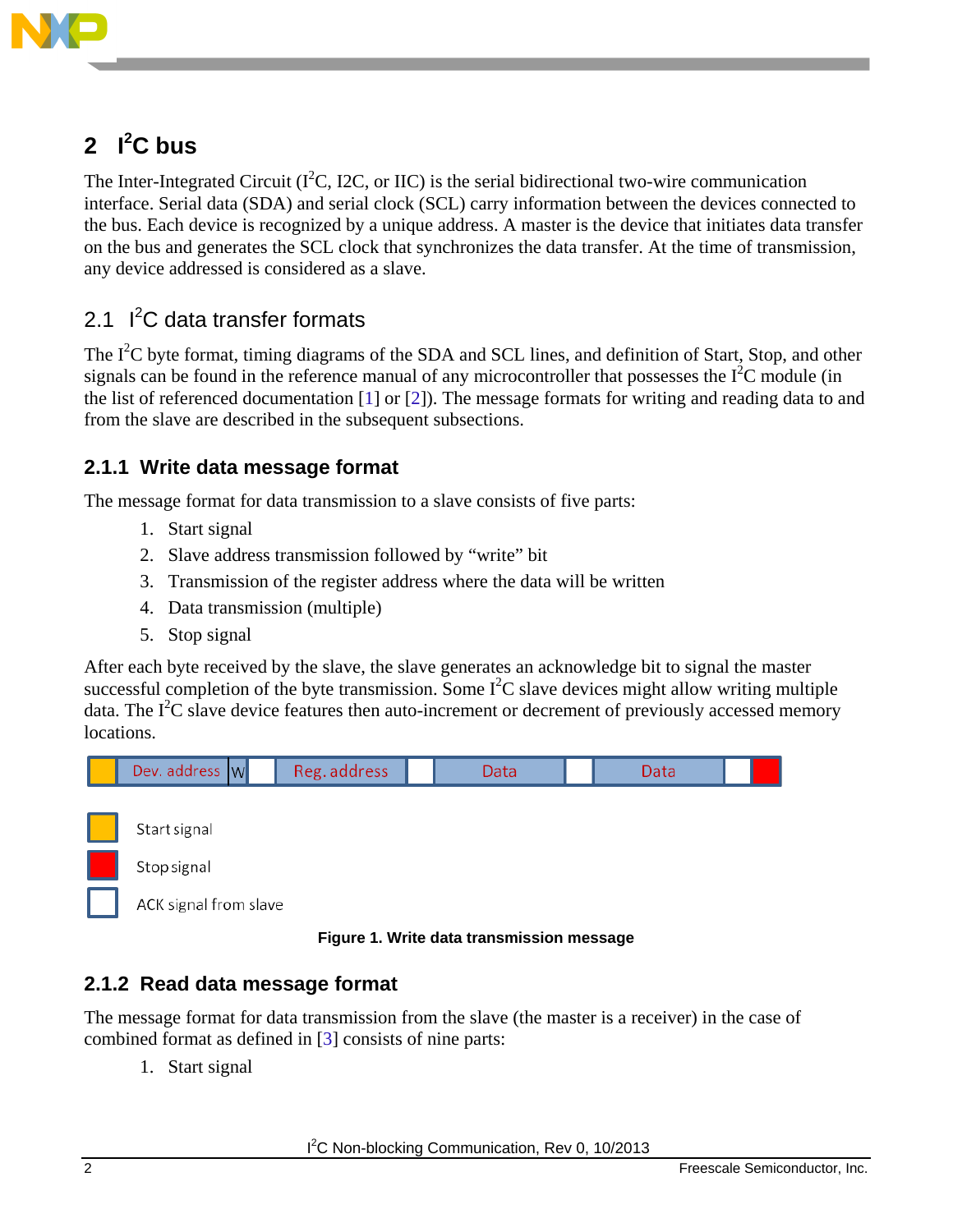

- 2. Slave address transmission followed by "read" bit
- 3. Register address transmission from which the data will be read
- 4. Repeated start signal
- 5. Slave address transmission followed by "write" bit
- 6. Reading first dummy data byte from the data register (valid slave data arrives after first master ACK)
- 7. Data transmission from the slave to master (multiple)
- 8. Not acknowledge signal generation
- 9. Stop signal

After each byte received by the master, the master generates and acknowledge bit to signal the slave about successful completion of the byte transmission. Similarly, some  $I<sup>2</sup>C$  slave devices allow reading multiple data.

| Dev. address W          | Reg. address              |  | Dev. address R | Data |      |  |
|-------------------------|---------------------------|--|----------------|------|------|--|
|                         |                           |  |                |      |      |  |
| Start signal            |                           |  | Data           |      | Data |  |
| Repeated start signal   |                           |  |                |      |      |  |
| NACK signal from master |                           |  |                |      |      |  |
| Stop signal             |                           |  |                |      |      |  |
| ACK signal from slave   |                           |  |                |      |      |  |
| ACK signal from master  |                           |  |                |      |      |  |
| Data                    | Data from slave to master |  |                |      |      |  |

**Figure 2. Read Data Transmission Message**

The  $I^2C$  bus specification enables also another message formats. The  $I^2C$  slave device can support the combine message format also for data writing to a slave. Other  $I<sup>2</sup>C$  messages format are described in the [3] and are not supported by the example code which is provided in this document.

# <span id="page-2-0"></span>**3 Transmission of I2 C messages with non-blocking algorithm**

This section describes the algorithms for the multi-byte read and write I2C messages. Because the aim is the non-blocking communication, the CPU will not wait until each byte is transferred, but the algorithm allows the application to continue the execution. After the byte is transferred and ACK signal is received, the  $I^2C$  module triggers the interrupt. In this interrupt the state machine of the communication driver then initiates the transfer of next byte of the  $I^2C$  message.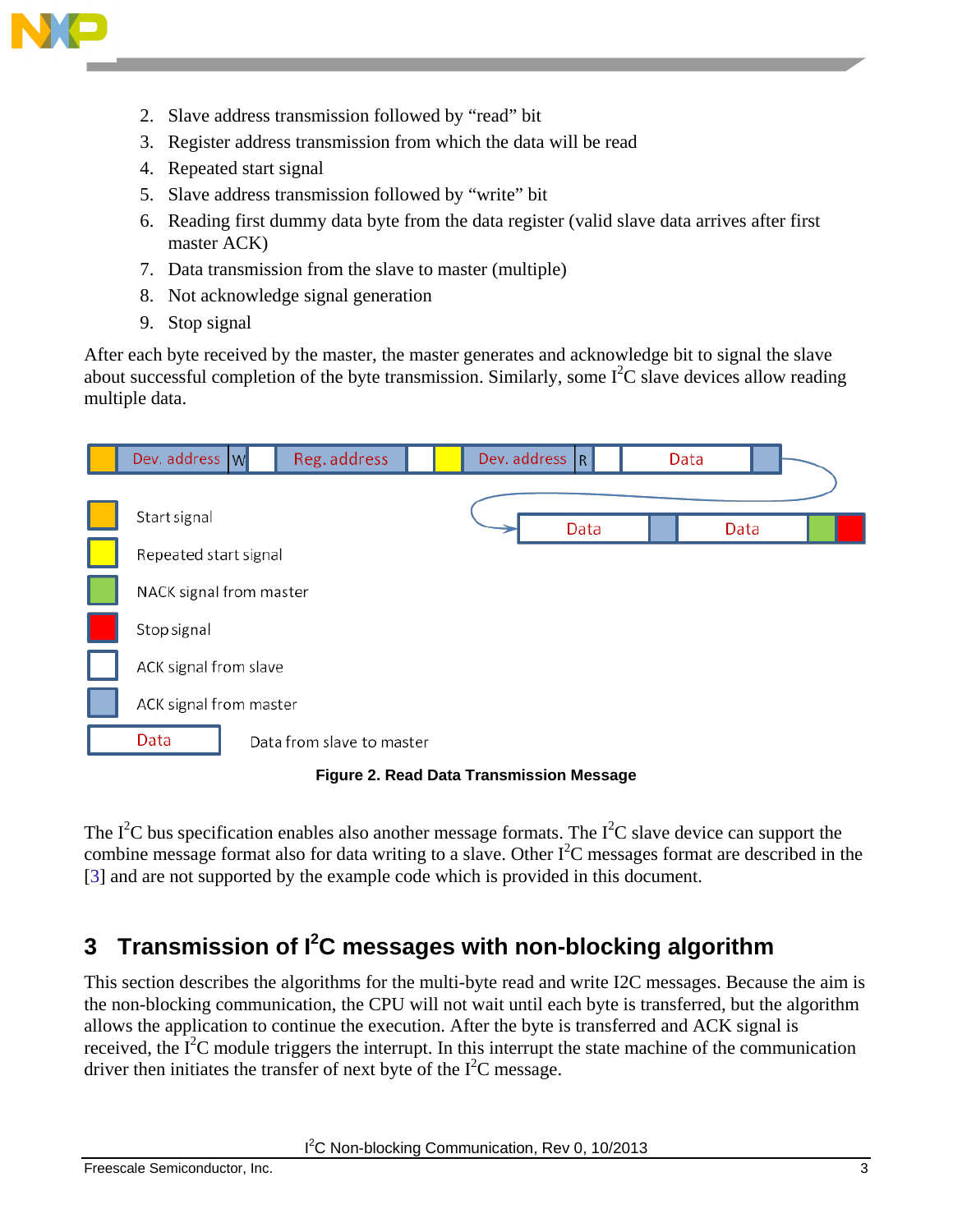

# <span id="page-3-0"></span>3.1 Non-blocking l<sup>2</sup>C communication driver

## **3.1.1 Data type structure, flags and faults**

As mentioned in  $I^2C$  bus section, the  $I^2C$  write and read message consists from several parts. In order to identify in what phase the communication currently is, the control structure contains flags identifying current transmission stage:

```
typedef enum 
{ 
        I2C_TRM_STAGE_NONE = 0,
        I2C_TRM_STAGE_WRITE_DATA,
        I2C_TRM_STAGE_WRITE_DEV_ADDRESS_W,
        I2C_TRM_STAGE_WRITE_DEV_ADDRESS_R,
        I2C_TRM_STAGE_WRITE_REG_ADDRESS,
        I2C_TRM_STAGE_READ_DUMMY_DATA,
        I2C_TRM_STAGE_READ_DATA,
        I2C_TRM_STAGE_NACK, 
} tI2C_trm_stage;
```
The next enumeration data type is used to identify read or write message format:

```
typedef enum
{
        I2C_MODE_READ = 0,
        I2C_MODE_WRITE,
} tI2C_mode;
```
The transmission in progress is signaled by flag in the following data type:

```
typedef enum
{ 
         I2C_FLAG_NONE = 0,
        I2C_FLAG_TRANSMISSION_PROGRESS, 
} tI2C_flag;
```
The software also checks and evaluates fault states:

```
typedef enum
\{I2C_NO_FAULT = 0,
        I2C_BUS_BUSY,
        I2C_TIMEOUT,
        I2C_PERMANENT_BUS_FAULT,
} tI2C_fault;
```
The  $\text{I2C_BUS_BUSY}$  fault flag is set when attempting to send new message over the  $I^2C$  bus, but the bus is in the busy state. It means that the transfer of previous message has not been completed. The  $I<sup>2</sup>C$  module sets the BUSY flag when the Start signal is detected and clears the flag when the stop signal is detected.

The  $I2C$  TIMEOUT fault flag is set, when the I2C BUS BUSY fault persists more than 150 µs (number determined as double of longest  $I^2C$  message). The message transfer is not completed and the bus is still in busy state because the data transmission on the I2C bus is affected by the noise. Timeout feature

<sup>2</sup>C Non-blocking Communication, Rev 0, 10/2013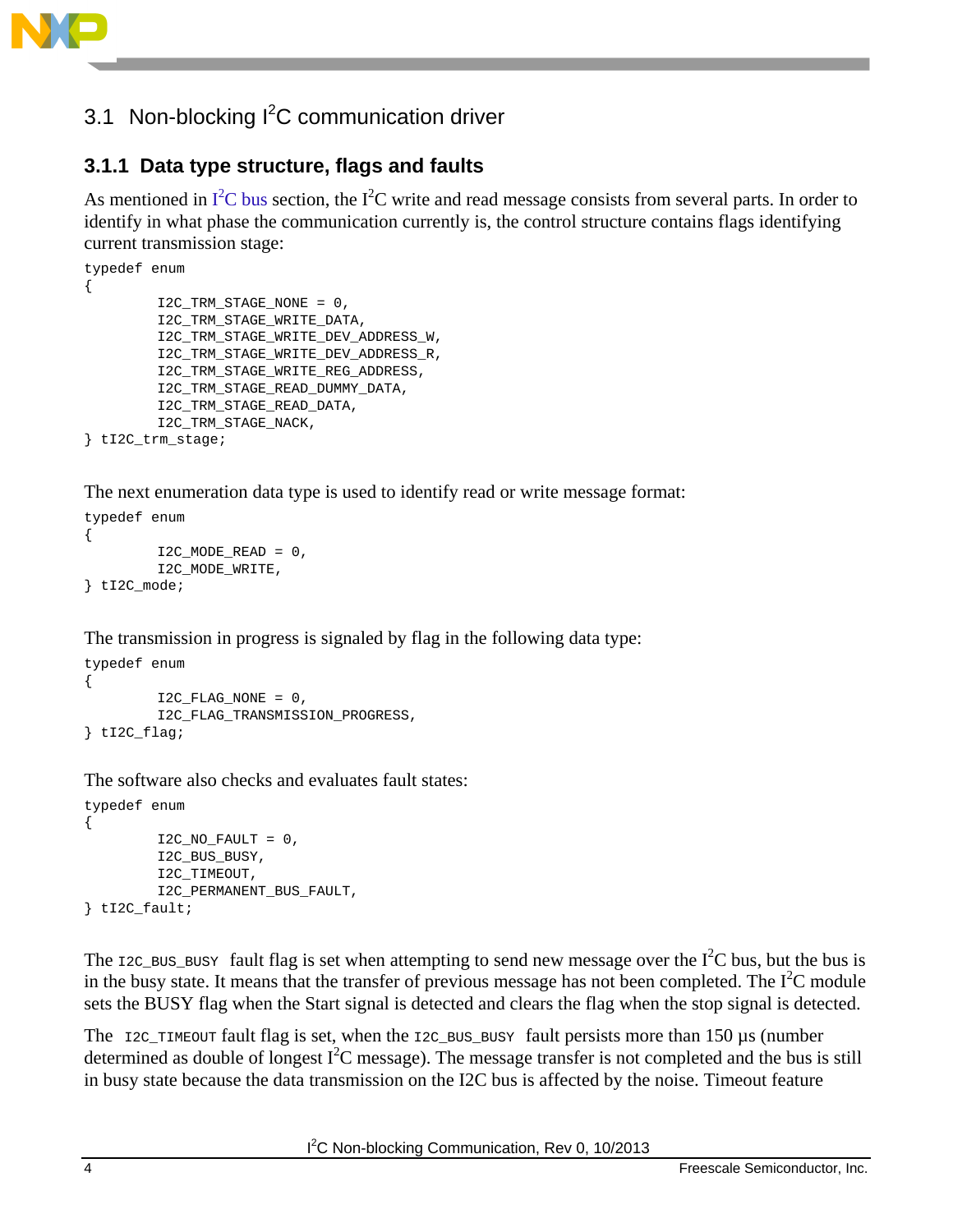

prevents processor to stick for ever when this condition occurs on the  $I<sup>2</sup>C$  bus. After the timeout fault  $\overline{\text{occurs}}$ , the software disables the  $I^2C$  module and sends nine clock pulses followed by NACK and the stop signal. The slave should release the SDA line and the  $I<sup>2</sup>C$  module is reinitialized. Then the software tries to send the message once again. If the transfer of the message fails again, then I2C\_PERMANENT\_BUS\_FAULT fault flag is set and the communication would be reenabled only by power-on reset of the slave, if another hardware fault is not preventing proper  $I<sup>2</sup>C$  communication. This procedure is not part of the example code. When the I2C\_TIMEOUT fault flag is set, it means, the previous message also might not be transferred completely. This must be considered during initialization sequence of the slave, some registers might not be initialized correctly. So it is advisable to also send the previous message (not part of the example code).

The  $I<sup>2</sup>C$  control structure contains following variable except above listed enumeration types:

- Device address followed by write bit.
- Device address followed by read bit.
- Address of the slave register where the first byte of data will be written or read from.
- Size of the data in bytes.
- Data index which points to the current position in the iic\_data[]read or write data array.

```
typedef struct
{
           tI2C_trm_stage eI2C_trm_stage;<br>tI2C_flag eI2C_flag;
           tI2C_flag eI2C_flag;<br>tI2C_mode eI2C_mode;
           tI2C_mode eI2C_mode<br>tI2C_fault eI2C_fault
           tI2C_fault eI2C_fault;<br>unsigned char bevice_addr
           unsigned char device_address_w;<br>unsigned char device_address_r;
                                             device_address_r;
           unsigned char register_address;<br>unsigned char data_size;
          unsigned char data_size;<br>unsigned char data_index;
          unsigned char
} tI2C_com_ctr;
```
## <span id="page-4-0"></span>**3.1.2 Algorithm description**

Before the  $I<sup>2</sup>C$  transmission starts, the control structure has to be initialized (device address for read and write, address of the target register, size of the data to be sent or received). The message transmission is initiated by calling  $\text{IC\_write}$  or  $\text{IC\_read}$  functions. These functions send the first byte of data (the slave address) to the  $I^2C$  bus. The name of the variables and the flags are abbreviated in the flowcharts.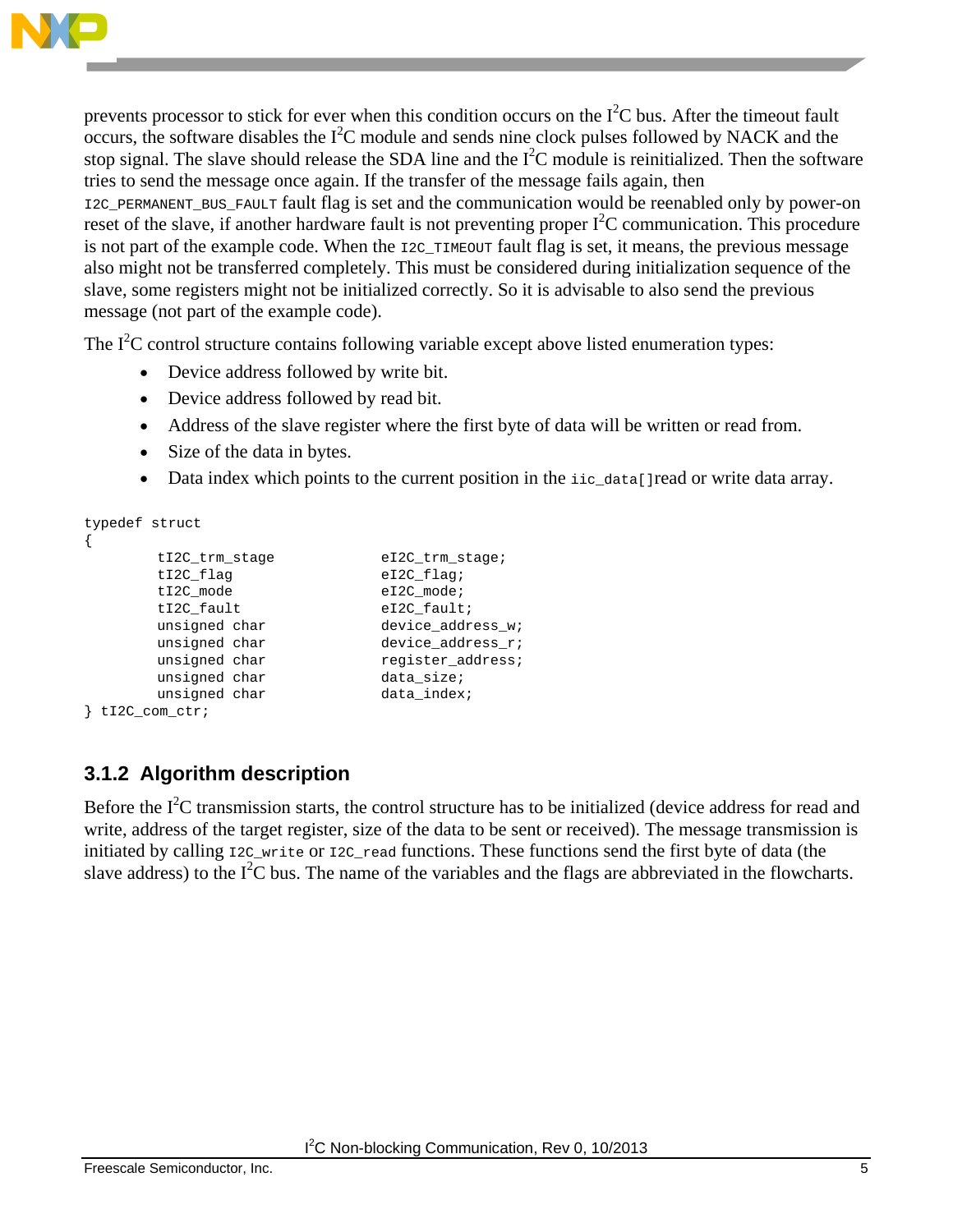



**Figure 3. Flowcharts of I2C\_write and I2C\_read functions**

The control flag I2C\_FLAG\_TRANSMISSION\_PROGRESS is set at the end of I2C\_write and I2C\_read functions. The main application must not initiate the next message transfer until this flag is changed back to I2C\_FLAG\_NONE.

When the first byte of the message is successfully sent, the main application can continue with execution of other tasks. While attempting to send the first byte, and the I2C bus is in busy state, the return value of the  $\text{IC\_write}$  or  $\text{IC\_read}$  functions is fault flag. This not necessarily means that the I<sup>2</sup>C bus is in fault condition, the transfer of the previous message might be still in the progress. The timeout counter is incrementing and the attempt of the data transfer is repeated. The initial value of the timeout time-down counter should be selected with respect to the size of the largest message that is transferred, but consider the value appropriately so the MCU will not wait uselessly.

If the transfer of the byte is completed and the slave confirmed the data transfer by sending the acknowledge signal to the master, the  $I<sup>2</sup>C$  module on the MCU generates an interrupt request. In some cases in the  $I^2C$  bus, the slave do not confirm the receiving of the data by sending the acknowledge signal. The following points describe the possible conditions when no acknowledge (NACK) is generated [3]: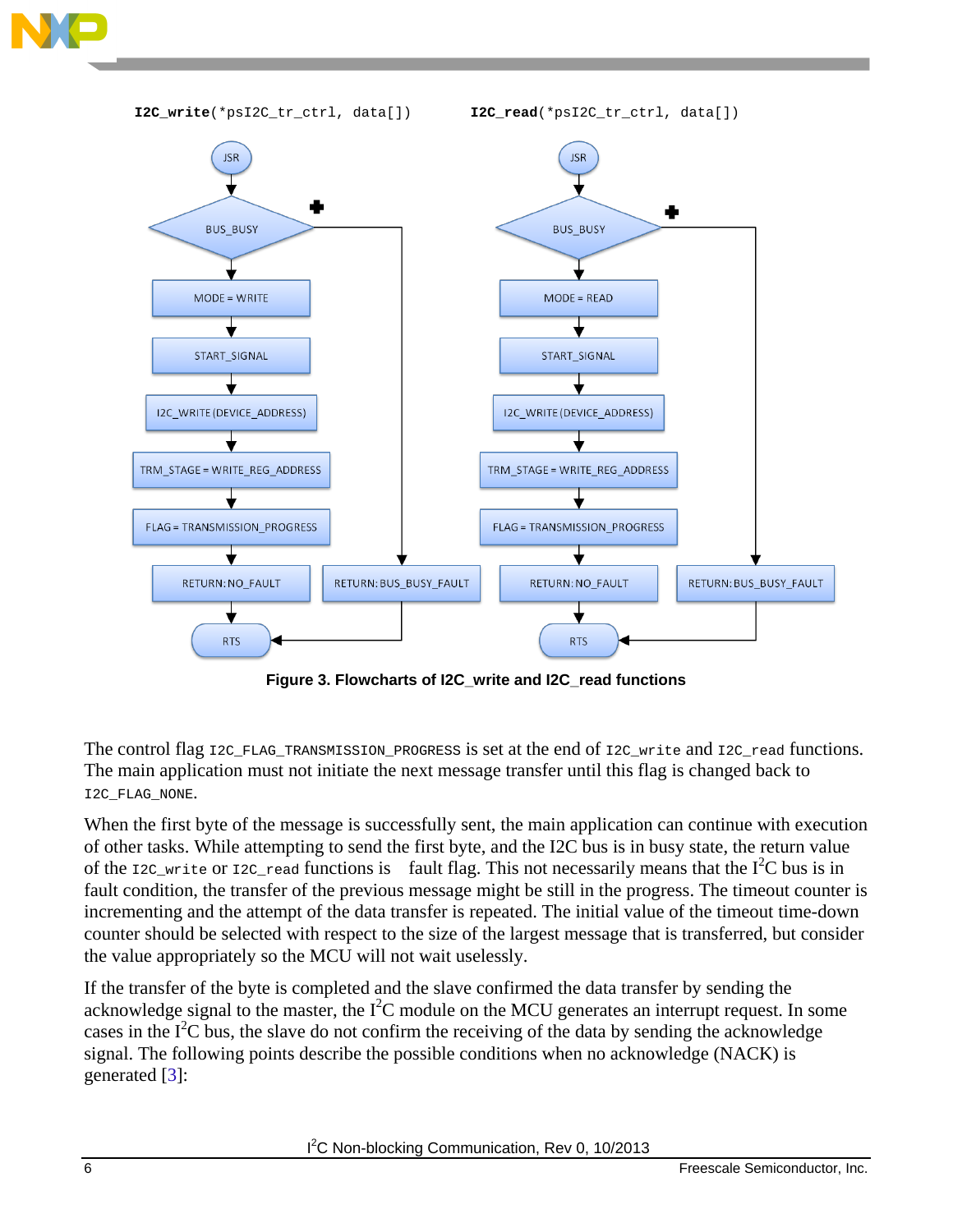

- 1. No receiver is present on the bus with the transmitted address so there is no device to respond with an acknowledge.
- 2. The receiver is unable to receive or transmit because it is performing some real-time function and is not ready to start communication with the master.
- 3. During the transfer, the receiver gets data or commands that it does not understand.
- 4. During the transfer, the receiver cannot receive any more data bytes.
- 5. A master-receiver must signal the end of the transfer to the slave transmitter.

#### **Note**

The last point does not represent a fault condition and is used at the end of the read data message. The generation of the NACK signal by the slave on the  $I<sup>2</sup>C$  bus (points 1-4) is not detected by the example code. However, this state on the  $I<sup>2</sup>C$  bus causes triggering the timeout fault, so the application can indirectly handle also this condition on the  $I<sup>2</sup>C$  bus.

In the interrupt service routine  $_{\text{I2C\_isr\_Callback}}$  then algorithm continues sending the bytes of the  $I^2C$ message. The algorithm is different for transmitting (write) and receiving (read) data. For the receiving data it is more complicated that results from the structure of read  $I<sup>2</sup>C$  message.

Flowchart of the  $I^2C$  ISR Callback when the master is in transmitting mode (write data message):



**Figure 4. Flowchart of the ISR - Write Data Message**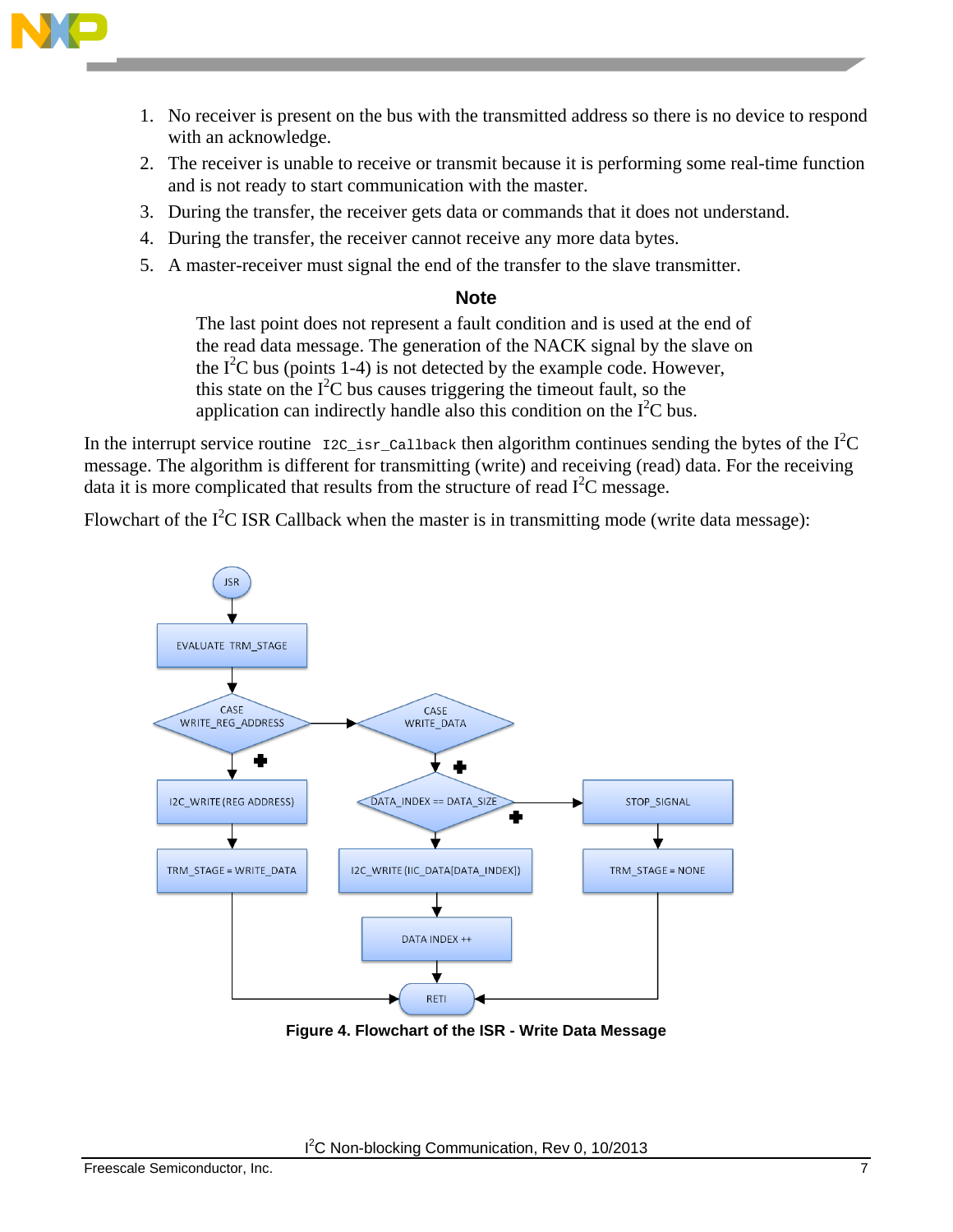

Flowchart of the  $I^2C$  ISR Callback when the master is in receiving mode (read data message):



**Figure 5. Flowchart of the ISR - read data message**

The ISR starts with evaluation of current stage of the message transfer (TRM\_STAGE) using "switch" statement. Then follows the execution of that branch, which corresponds to the actual transmission stage. At the end of each branch the TRM\_STAGE variable is updated with the next stage, so the next time the ISR is executed, the algorithm passes the next branch of the "switch" statement. At the end of the last branch, the transmission control flag is changed to  $I2C$ -FLAG\_NONE. This flag can be used for signaling to the main application that the transfer of whole  $I^2C$  message was finished and the  $I^2C$  bus is ready to start the transfer of the next message. In the example code the end of message transfer is evaluated by checking the BUSY status bit in the  $I^2C$  module.

### <span id="page-7-0"></span>3.2 Example of using of the software driver

Except the algorithm that performs the non-blocking  $I^2C$  communication, this document contains also example showing the way how to use it in the application. The example shows initialization and communication with some fictitious temperature sensor, so the values of addresses and registers are randomly selected. The reader should also consider the comments provided within the code example.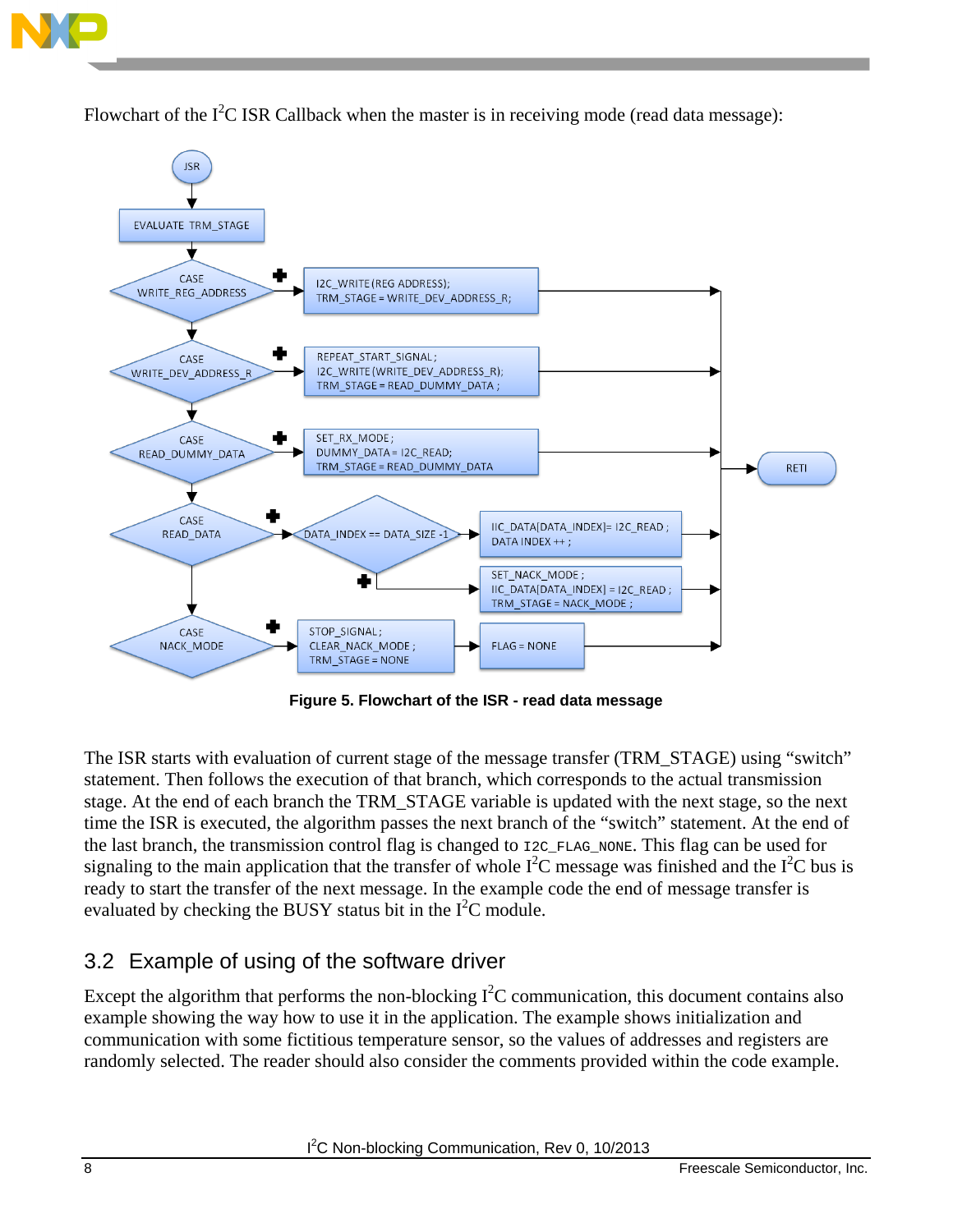

The example code below represents the initialization of the  $I<sup>2</sup>C$  control structure, sensor initialization, and timer interrupt routine that serves for periodical sense of the temperature from the sensor that is connected to the master MCU via  $I^2C$  interface.

At first device address for read and write is defined and the control structure that is used for evaluation of the readiness of actual temperature value is defined:

```
#define SENSOR_I2C_ADDRESS 0x5A // as defined in sensor datasheet
#define IICWRITE(iicaddress) ((iicaddress<<1) & 0xFE)
#define IICREAD(iicaddress) ((iicaddress<<1) | 0x01)
#define SENSOR_I2C_ADDRESS_W IICWRITE( SENSOR_I2C_ADDRESS ) //0xB4
#define SENSOR_I2C_ADDRESS_R IICREAD( SENSOR_I2C_ADDRESS ) //0xB5
typedef enum
{
        SENSOR_NO_FAULT = 0,
        SENSOR_INIT_FAILED,
        SENSOR_READ_FAILED,
} tSensor_fault;
typedef enum
{
        SENSOR_NO_TRANSFER = 0,
        SENSOR_TRANSFER_PROGRESS,
        SENSOR_TRANSFER_FINISHED,
} tSensor_data_transfer;
typedef struct
{
        tSensor_fault eSensor_fault;<br>tSensor_data_transfer eSensor_data_transfer;
        tSensor_data_transfer<br>unsigned char
                                   unsigned char measured_data;
} tSensor_com_ctr;
// variable of "tSensor_com_ctr" type declaration:
        tSensor_com_ctr sTMPR_com_ctr;
// array of data that are sent (received) during I2C message transfer. The size depends on 
//the maximum size of the message that is sent over I2C bus (e.g. during initialization of 
//the sensor
unsigned char iic_data[10];
```
The following function serves for initialization of the  $I<sup>2</sup>C$  control structure:

```
void TemperatureSensingInit (void)
{
    // init I2C_com_ctr structure members that are the same for all application
    sI2C_com_ctr.device_address_w = SENSOR_I2C_ADDRESS_W;
    sI2C_com_ctr.device_address_r = SENSOR_I2C_ADDRESS_R;
    // init flags before first use
    sI2C_com_ctr.eI2C_flag = I2C_FLAG_NONE;
    sI2C_com_ctr.eI2C_fault = I2C_NO_FAULT; 
        if (Sensor_Init() == SENSOR_INIT_FAILED)
         {
```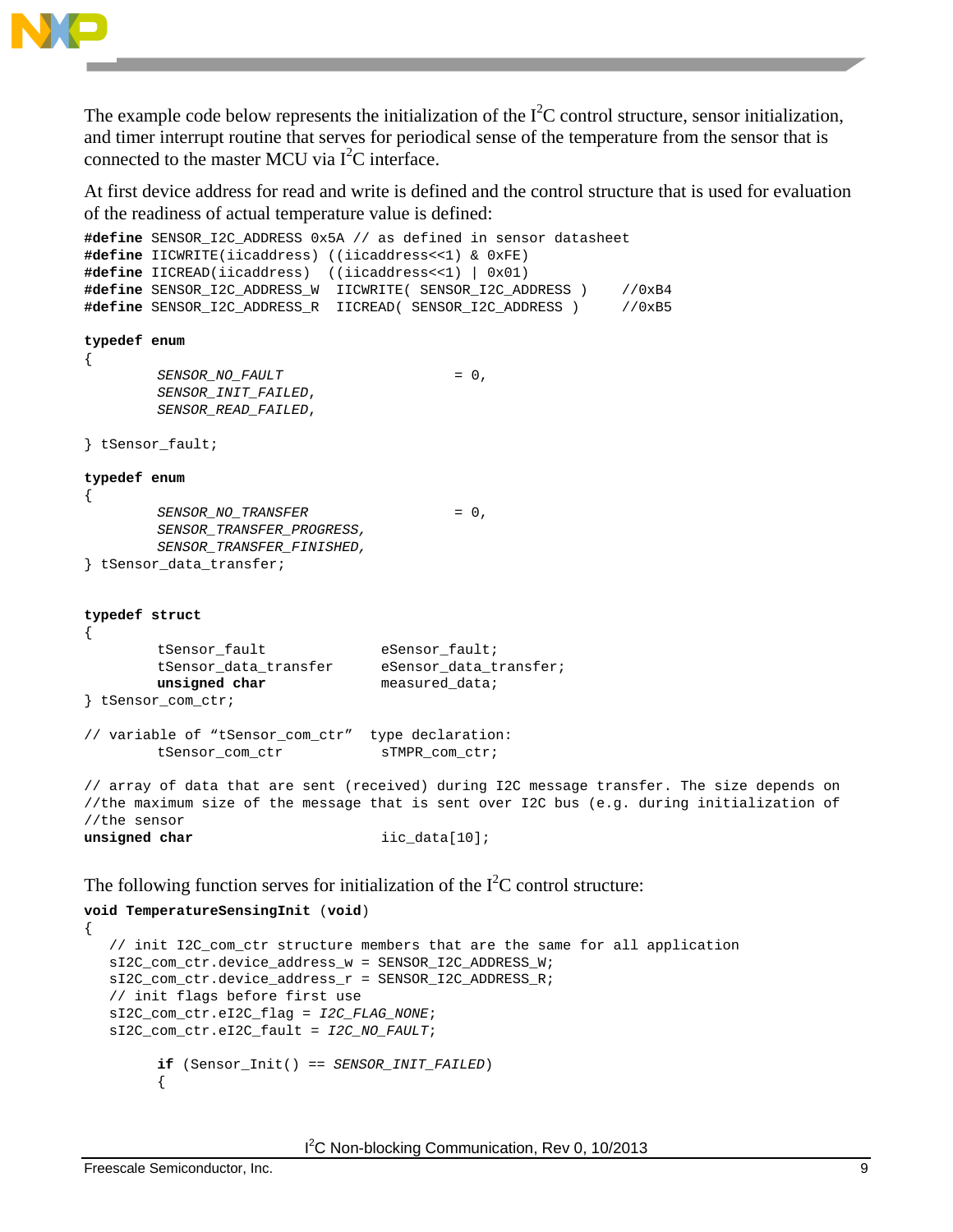```
// if the I2C bus error caused fail of the sensor init process, the error flag //is set. The 
main application then should evaluate this condition
sTMPR_com_ctr.eSensor_fault = SENSOR_INIT_FAILED;
                 return;
         }
        ENABLE_TIMER_INTERRUPT;
```
}

The following function provides an example of the sensor initialization at the application start-up:

```
tSensor_fault Sensor_Init (void)
{
        static unsigned int time_out_cnt = 1000;
         // clear the data array first
        for (i=0; i<10; i++)\text{ii}c\_data[i] = 0;//clear all registers 
        sI2C_com_ctr.data_size = 10; // assuming the sensor has 10 registers
        sI2C_com_ctr.eI2C_trm_stage = I2C_TRM_STAGE_WRITE_DEV_ADDRESS_W;
        sI2C_com_ctr.register_address = 0x00; 
        if (I2C_write_data(&sI2C_com_ctr, iic_data) != I2C_NO_FAULT)
                 return SENSOR_INIT_FAILED; 
         // Move to next command after previous message is sent 
         // Here the blocking communication is used. The application has to wait anyway until 
// the sensor is initialized. 
        while ((( sI2C_com_ctr.eI2C_flag == I2C_FLAG_NONE) && (time_out_cnt != 0))) 
         { 
            time_out_cnt--
         } 
        if (time_out_cnt == 0) // if the counter counts to zero
                 return SENSOR_INIT_FAILED;
        // prepare data for next message transfer
        sI2C_com_ctr.data_size = 2;
        sI2C_com_ctr.eI2C_trm_stage = I2C_TRM_STAGE_WRITE_DEV_ADDRESS_W;
        sI2C_com_ctr.register_address = 0x00;
        ic_data[0] = 0x63; // some setting\text{inc\_data}[1] = 0 \times 10; // some setting
        if (I2C_write_data(&sI2C_com_ctr, iic_data) != I2C_NO_FAULT)
                  return SENSOR_INIT_FAILED; 
         // move to next command after previous "packet" sent 
        time_out_cnt = 1000;
        while (!(( sI2C_com_ctr.eI2C_flag == I2C_FLAG_NONE) && (time_out_cnt != 0))) 
         {
           time_out_cnt--
         } 
         if (time_out_cnt == 0) // if the counter counts to zero
                 return SENSOR_INIT_FAILED;
 //… configuration continues by writing data to other registers. The initialization process 
 // is divided to several messages, some registers might remained untouched, some might 
 // require other registers to be written first.
return SENSOR_NO_FAULT;
}
```
Timer interrupt service routine, where the initiation of transfer of the sensed values is performed: void Timer1\_Isr(void)

<sup>2</sup>C Non-blocking Communication, Rev 0, 10/2013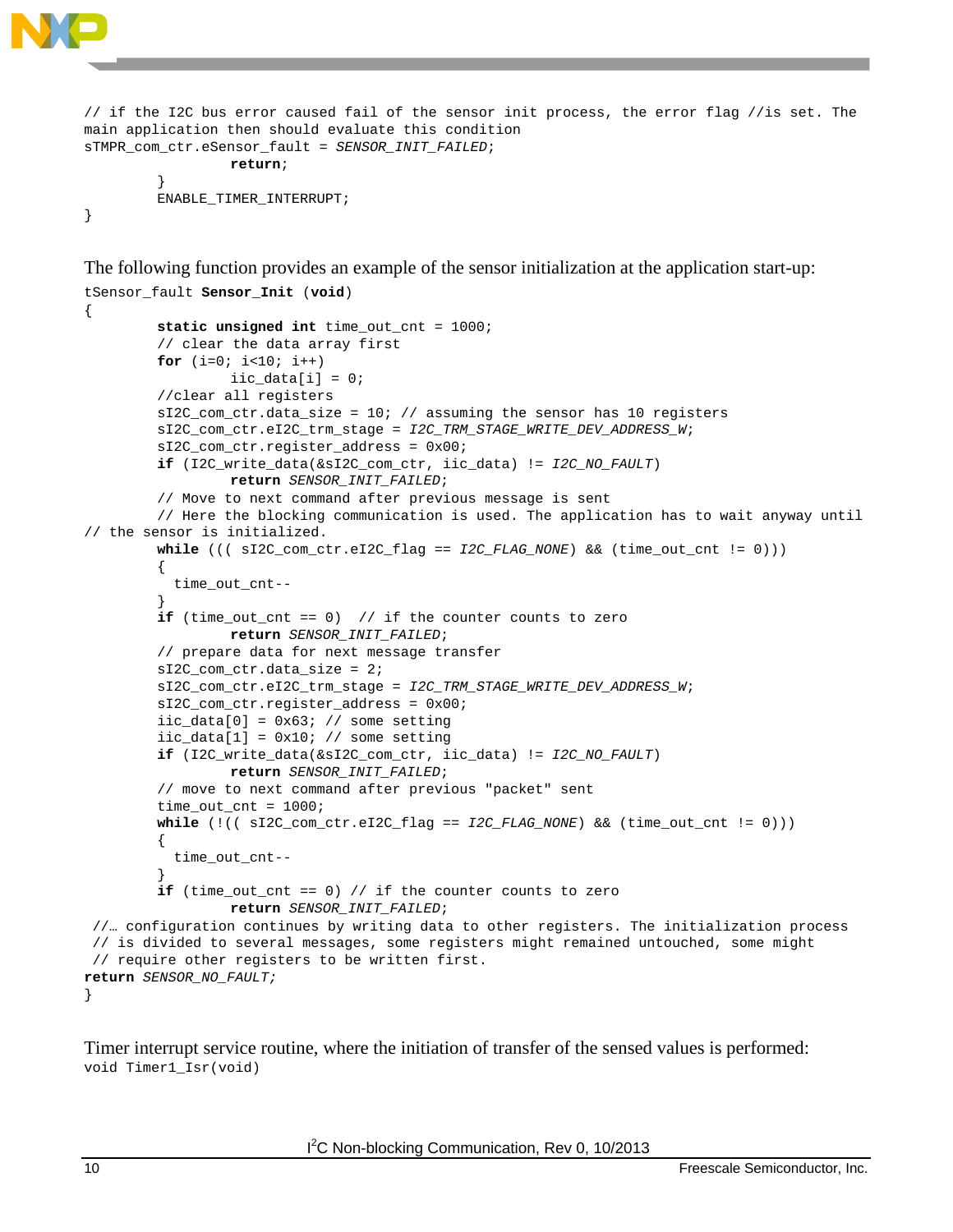```
{
 // initialization of I2C control structure
sI2C_com_ctr.register_address = 0x04; // address of the register with actual measured 
      // temperature 
 sI2C_com_ctr.data_size = 1;
 sI2C_com_ctr.eI2C_flag = I2C_FLAG_NONE;
 sI2C_com_ctr.eI2C_trm_stage = I2C_TRM_STAGE_WRITE_DEV_ADDRESS_W;
 if (I2C_read_data(&sI2C_com_ctr, iic_data) != I2C_NO_FAULT)
            sTMPR_com_ctr.eSensor_fault SENSOR_READ_FAILED; 
else
{
sTMPR_com_ctr.eSensor_data_transfer = SENSOR_TRANSFER_PROGRESS; 
// IMPORTANT: The SENSOR_TRANSFER_FINISHED flag has to be set in the I2C_isr_Callback 
// function, when all bytes of the I2C message are transferred. The main application should 
// evaluate eSensor_data_transfer flags in order to check the availability of actual 
// temperature data. Then the flag should be changed to SENSOR_NO_TRANSFER.
// The value of actual temperature will be stored in first element of iic_data array
sTMPR_com_ctr.eSensor_fault = SENSOR_NO_FAULT;
}
   CLEAR_TIMER_INTERRUPT_FLAG;
}
```
## <span id="page-10-0"></span>3.3 Functions description

#### **void I2C\_Init()**

Function performs initialization of the  $I<sup>2</sup>C$  module on the MCU.

```
void I2C_DeInit()
```
Deinitialization of the  $I^2C$  module on the MCU, function is called from the I2C\_Restore().

```
void I2C_Restore()
```
Reinitialization of the  $I^2C$  module in case time-out condition occurs on the bus.

```
tI2C_fault I2C_write(tI2C_com_ctr *psI2C_tr_ctrl, unsigned char data[])
```
The function initiates the transmission of the first byte of the  $I<sup>2</sup>C$  write message.

```
tI2C_fault I2C_read(tI2C_com_ctr *psI2C_tr_ctrl, unsigned char data[])
```
The function initiates the transmission of the first byte of the  $I<sup>2</sup>C$  read message, it checks the state of the bus.

tI2C\_ fault **I2C\_write\_data**(tI2C\_com\_ctr \*psI2C\_tr\_ctrl, **unsigned char** data[])

The function is used for initiation of the  $I<sup>2</sup>C$  write message transmission from the main application. The function evaluates the *I2C\_BUS\_BUSY* fault flag (the return value of **I2C\_write** function). In case the flag is set, then the function repeatedly calls the **I2C\_write** function until

<sup>2</sup>C Non-blocking Communication, Rev 0, 10/2013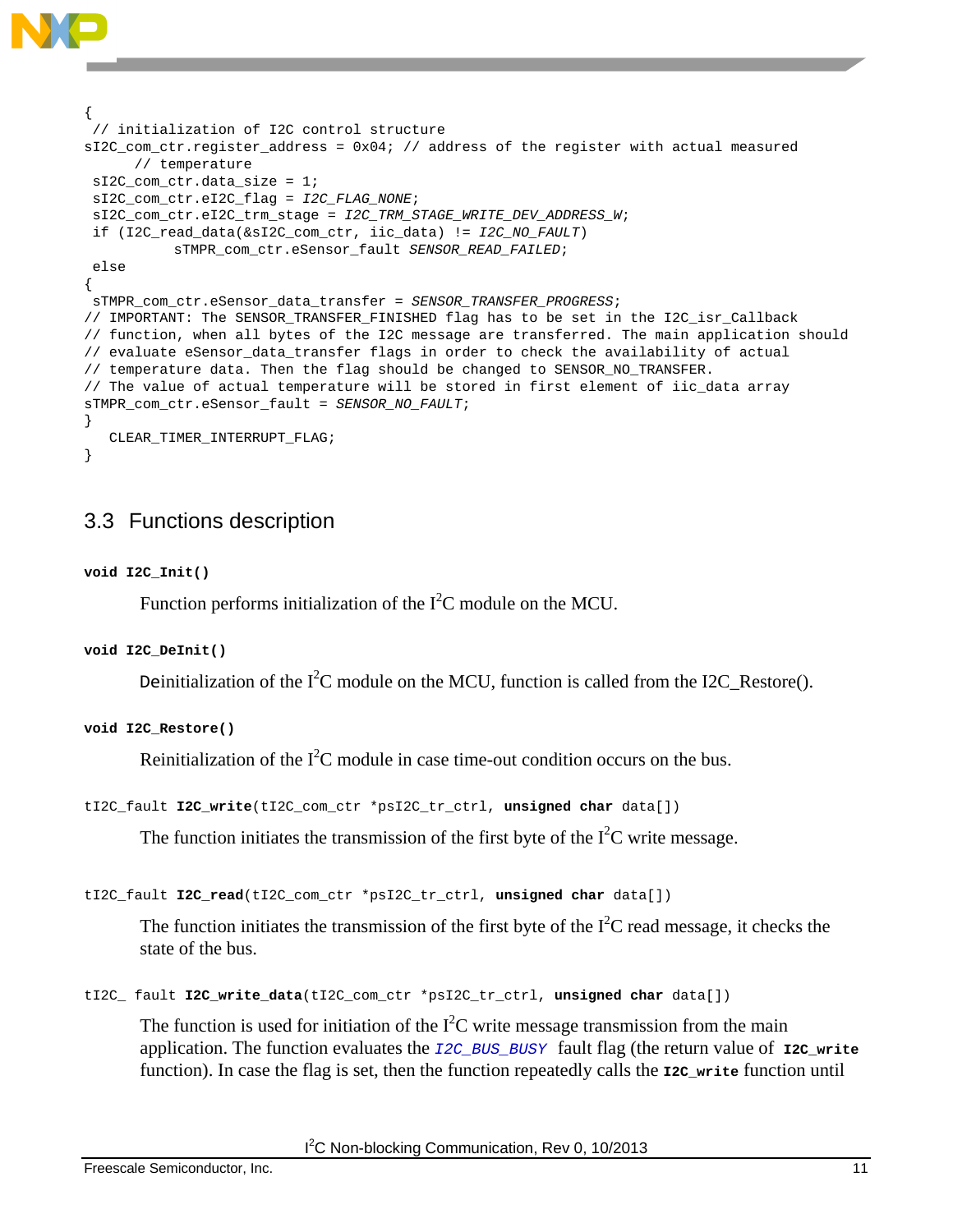

the time-out condition occurs. Then the  $I<sup>2</sup>C$  bus is reinitialized and the function attempts to write the data on the  $I^2C$  bus again. If the time-out condition occurs again, the *I2C\_PERMANENT\_BUS\_FAULT* fault flag is set. The main application should then evaluate this flag.

```
tI2C_fault I2C_read_data(tI2C_com_ctr *psI2C_tr_ctrl, unsigned char data[])
```
The function is used for initiation of the  $I<sup>2</sup>C$  write message transmission from the main application, it performs the same procedure as **I2C\_write\_data** function.

tI2C\_fault **I2C\_isr\_Callback** (tI2C\_com\_ctr \*psI2C\_tr\_ctrl, **unsigned char** data[])

The function executes the non-blocking algorithm of the  $I<sup>2</sup>C$  read and write messages transmission. The function algorithm description and the flowchart can be found in [Algorithm](#page-4-0)  [description](#page-4-0) section. After the transmission of the  $I<sup>2</sup>C$  message is completed, the flag *SENSOR\_TRANSFER\_FINISHED* has to be set to sTMPR\_com\_ctr.eSensor\_data\_transfer.

void I2C\_Isr(void)

This function is the interrupt service routine of  $I^2C$  module. The interrupt is generated when all bits from the data registers are sent and the acknowledge signal is received. In this ISR the **I2C\_isr\_Callback** function is called and the interrupt flag is cleared.

# <span id="page-11-0"></span>**4 Conclusion**

This application note describes one of the possible methods of designing master side  $I<sup>2</sup>C$  non-blocking communication software driver. Algorithm described in this application note, enables to send data to a slave as well as request and receive the data from the slave. The algorithm can be used for communication between the MCU and a sensor. The write-data part of the software might be used for sensor configuration at the application startup, while the read-data part of the software driver can be used for requesting and receiving the measured data.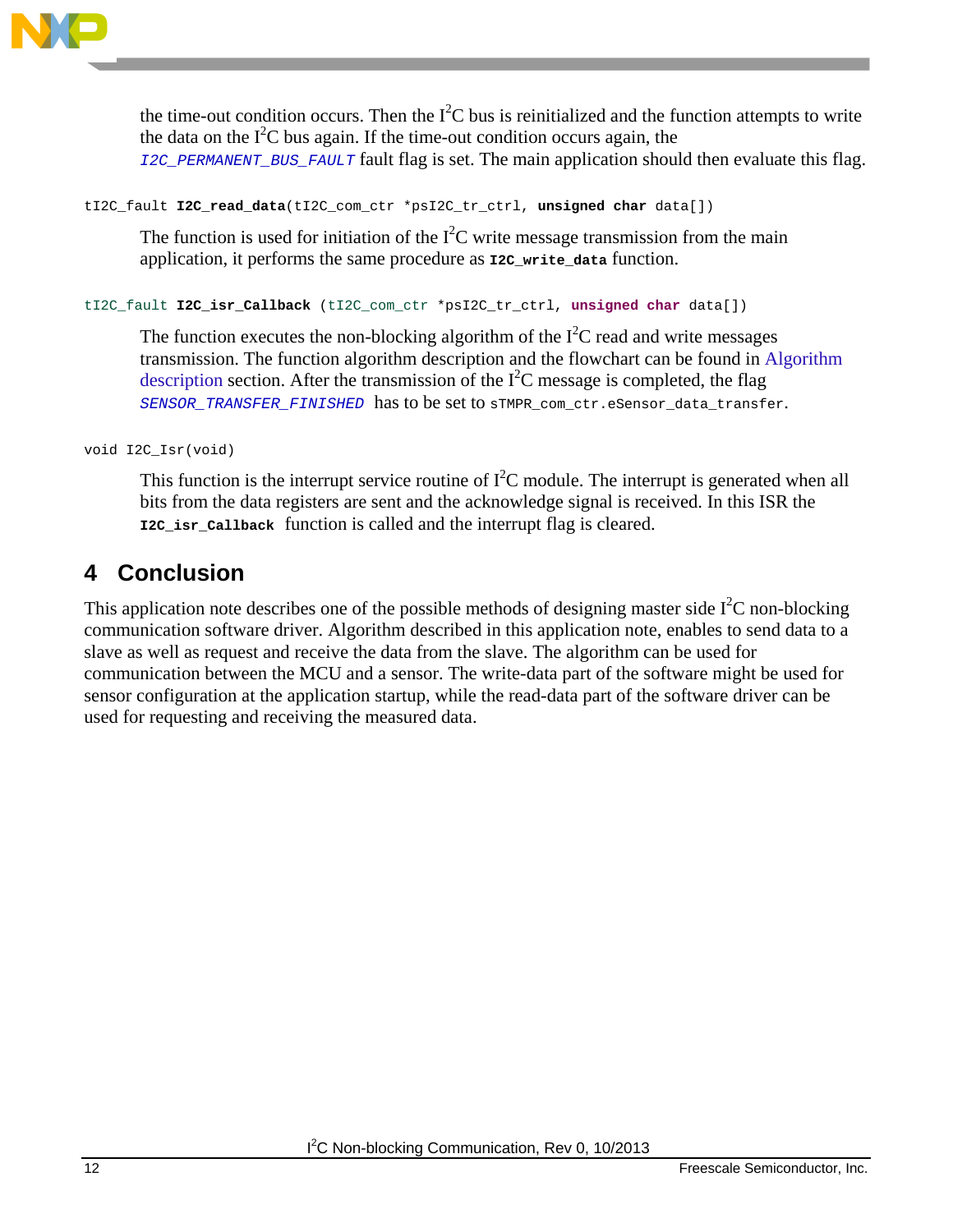

#### <span id="page-12-0"></span>**Code listing** 5

#### i2c.h file

```
* Freescale Semiconductor Inc.
* (c) Copyright 2013 Freescale Semiconductor
* ALL RIGHTS RESERVED.
/*
* @file
        i2c.h
* @author B02785, plcm001
* @version 1.0.2.0waate \text{July-22-2013}<br>* @brief \text{J2C} 4.
        I2C driver header file.
#ifndef __I2C_H
#define __I2C_H
* definition of transmission control structure
typedef enum
{
     I2C_TRM_STAGE_NONE
                                    = 0,I2C_TRM_STAGE_WRITE_DATA,
     I2C_TRM_STAGE_WRITE_DEV_ADDRESS_W,
     I2C_TRM_STAGE_WRITE_DEV_ADDRESS_R,
     I2C_TRM_STAGE_WRITE_REG_ADDRESS,
     I2C_TRM_STAGE_READ_DUMMY_DATA,
     I2C_TRM_STAGE_READ_DATA,
     I2C_TRM_STAGE_NAK,
{ tI2C_trm_stage; // transmission stages
typedef enum
₹
     I2C_MODE_READ
                              = 0,I2C MODE WRITE,
}tI2C mode;
typedef enum
\{I2C_FLAG_NONE
                              = 0,I2C_FLAG_TRANSMISSION_PROGRESS,
\} tI2C_flag;
typedef enum
€
     I2C_NO_FAULT
                              = 0,I2C_BUS_BUSY,
     I2C_TIMEOUT,
     I2C_PERMANENT_BUS_FAULT,
}tI2C_fault;
```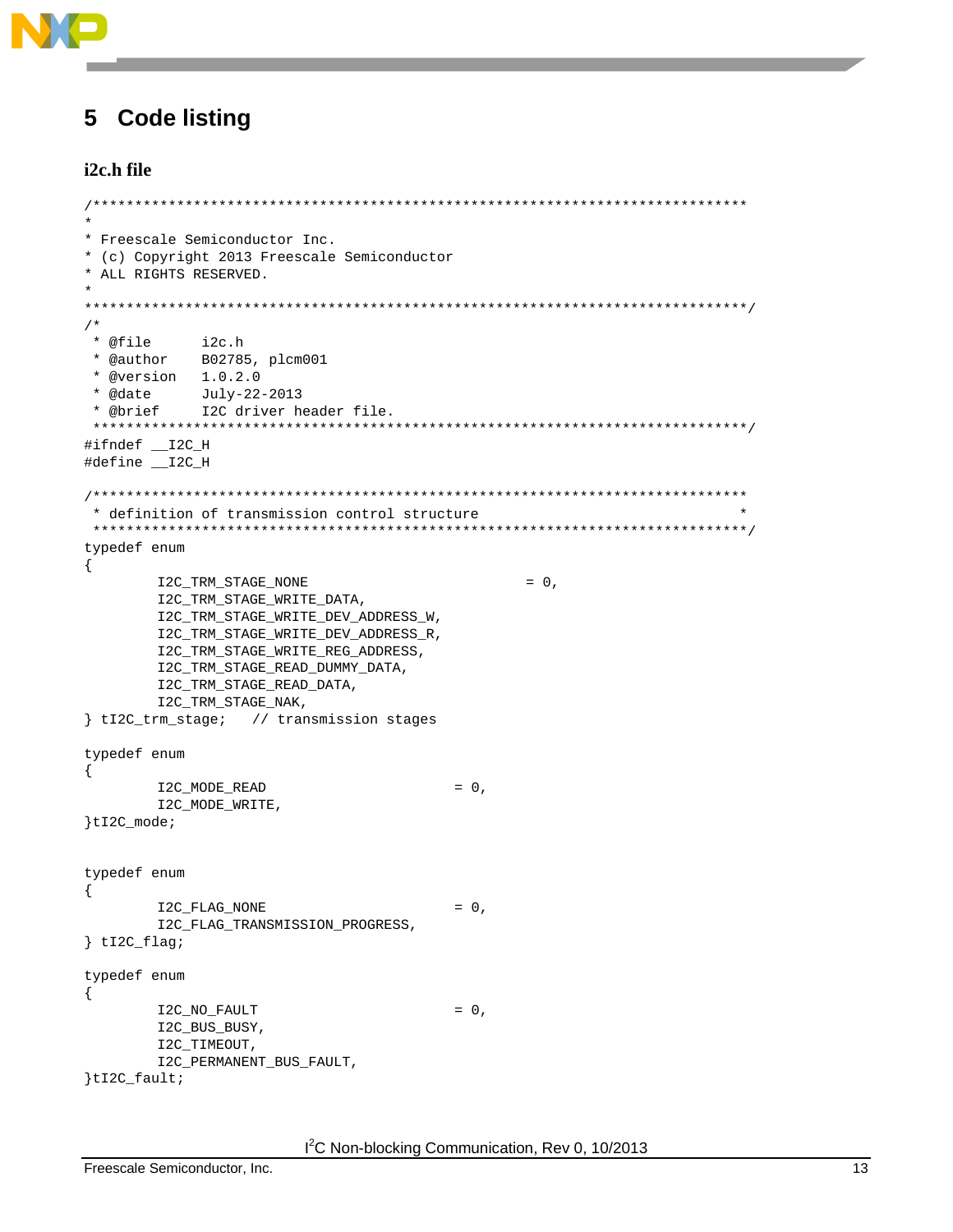

I<sup>2</sup>C Non-blocking Communication, Rev 0, 10/2013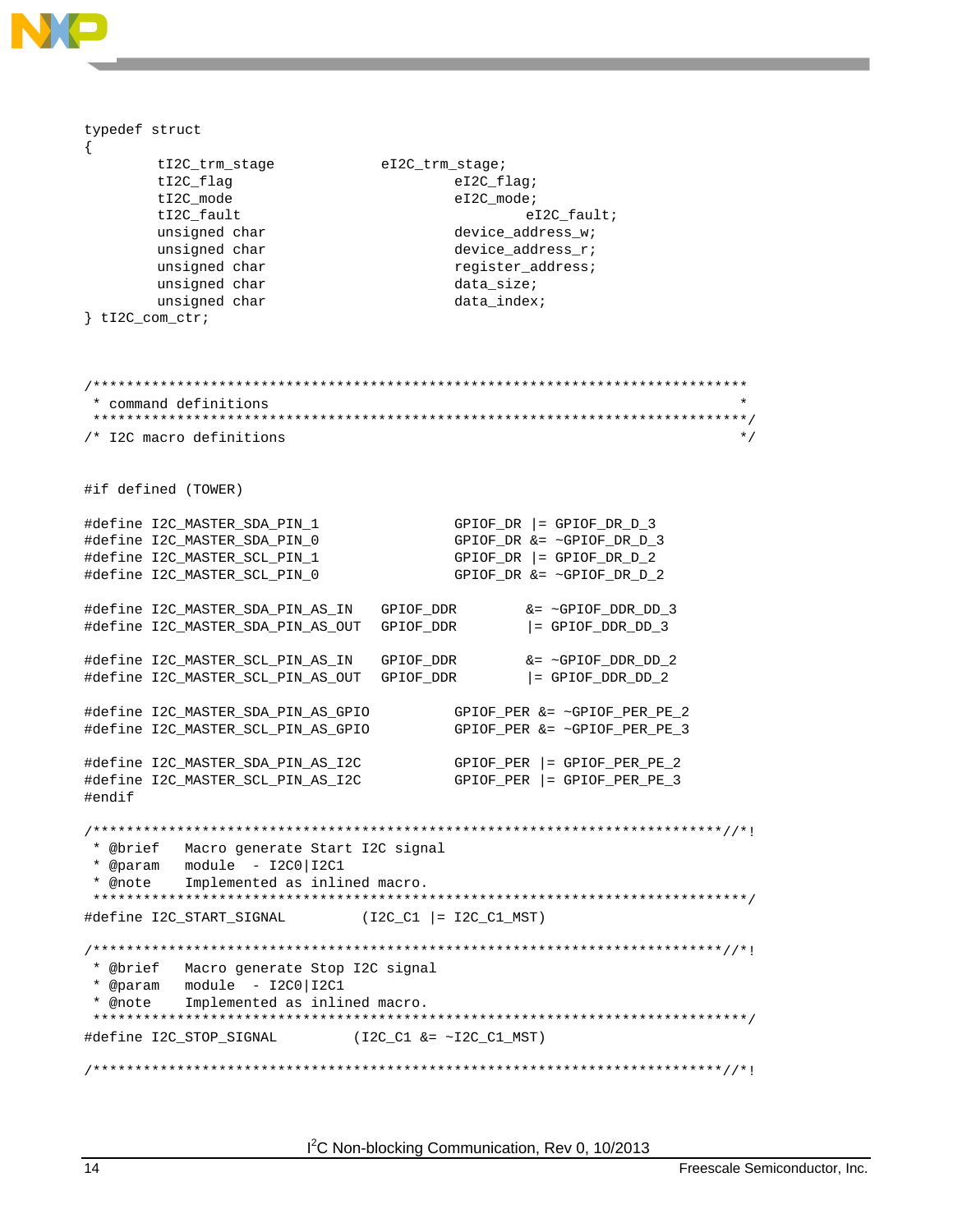

```
* @brief Macro generate Repeat Start I2C signal
* @note Implemented as inlined macro.
#define I2C_REPEAT_START_SIGNAL (I2C_C1 |= I2C_C1_RSTA)
* @brief Macro Write data for transfer
* @param data - Data for send
* @note Implemented as inlined macro.
                   **************************************
#define I2C_WRITE_BYTE(data) (I2C_D = data)
* @brief Macro Return data from last transfer
- Data from last transfer
* @return data
* @note Implemented as inlined macro.
#define I2C_READ_BYTE
                (unsigned char) I2C_D
* @brief Macro Return Irq. flag
* @return TRUE - Interrupt. pending (action finished)<br>* @return FALSE - No Interrupt. pending (action in proggress)
* @note Implemented as inlined macro.
#define I2C_GET_IRQ_FLAG
               (I2C_S & I2C_S_IICIF)
* @brief Macro clear Irq. flag
* @return NONE
* @note Implemented as inlined macro.
#define I2C CLEAR IRO FLAG
               (I2C_S | = I2C_S_IICIF)* @brief Macro change I2C mode RX
* @param module - I2C0 | I2C1
* @return NONE
* @note Implemented as inlined macro.
#define I2C_SET_RX_MODE
                (12C_C1 \&= \sim 12C_C1_TX)* @brief Macro change I2C mode TX
* @return NONE
```
\* @note Implemented as inlined macro.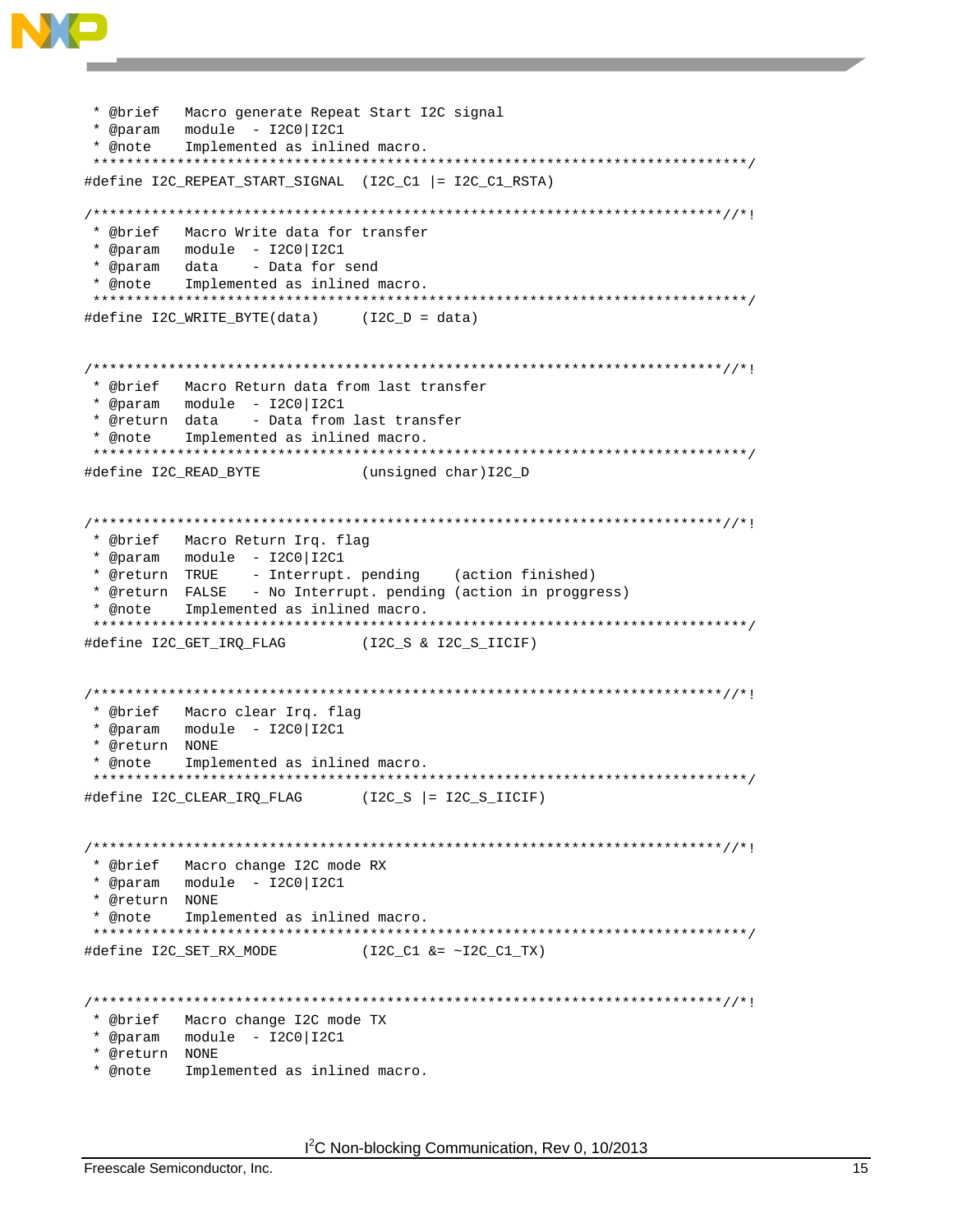

```
* (c) Copyright 2013, Freescale Semiconductor Inc.
* ALL RIGHTS RESERVED.
* @file
        i2c.c* @author B02785, plcm001
* @version 1.0.4.2* @date
       July-24-2012
* @brief
        IIC driver implementation.
```
I<sup>2</sup>C Non-blocking Communication, Rev 0, 10/2013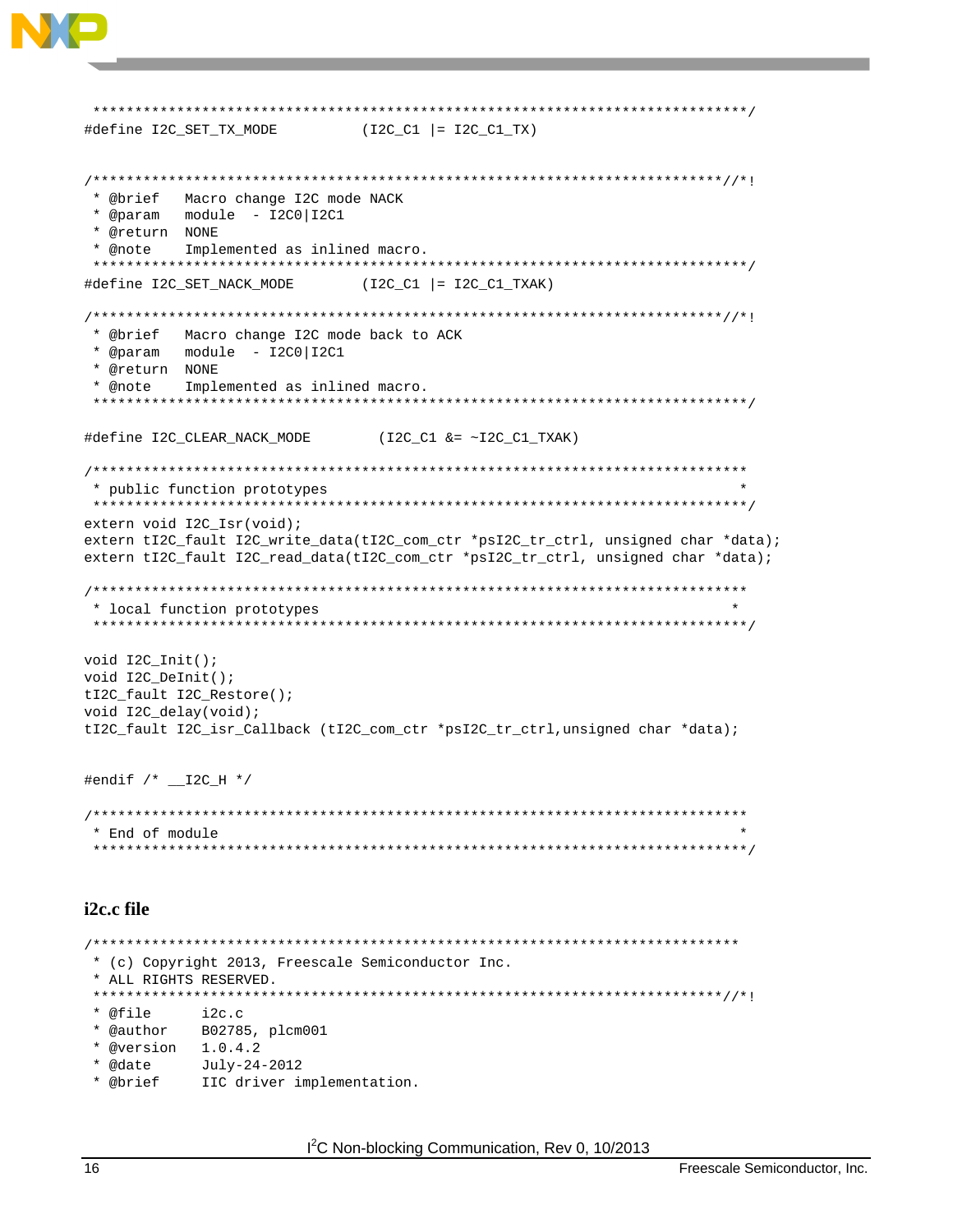

```
* @par
     Driver example
* @include i2c.h
#include "i2c.h"
#include "derivative.h" // header file that implements peripheral memory map
               // here is used MC56F82748.h
* global variables
unsigned char
           iic_data[0x80];
tI2C_com_ctr
           sI2C_com_ctr; // I2C communication control structure
* local variables
static volatile unsigned int timeout_cnt;
* macro definitions
* Public functions definitions
* I2C peripheral module initialization function definition
void I2C_Init(void)
\{= 0x27; // clock divider 56, I2C frequency: 80 kHz
12C_FI2C_C1 = I2C_C1_IICIE | I2C_C1_IICEN;// enable interrupt in INTC module
INTC_IPR6 |= INTC_IPR6_IICO_0 | INTC_IPR6_IICO_1;
<sup>)</sup>
* I2C peripheral module de-initialization function definition
void I2C_DeInit(void)
ſ
   I2C_C1 = 0;\left\{ \right\}I2C dealy function definition
void I2C_delay(void) // delay of 200 us @50MHz CPU clock (creates period of 5 kHz)
₹
   unsigned int cnt;
```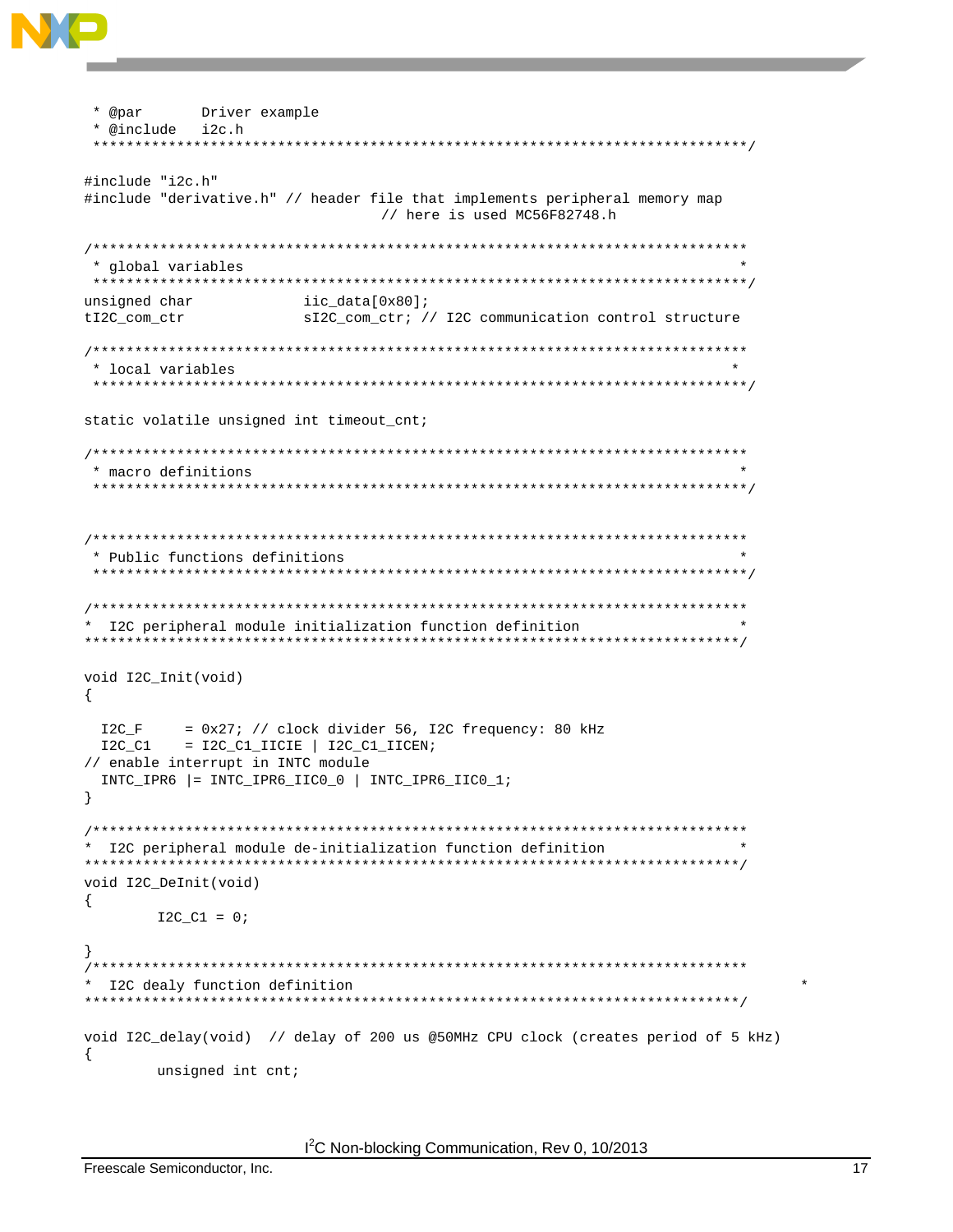```
for ( cnt = 0; cnt < 10000; cnt++)\{asm(np); \}\}* I2C restore function definition
tI2C_fault I2C_Restore(void)
{
       unsigned char tmp = 0;
        I2C_STOP_SIGNAL;
        I2C_DeInit();
        I2C_MASTER_SDA_PIN_AS_GPIO;
        I2C_MASTER_SDA_PIN_GPIO_HIGH_DRIVE;
       I2C_MASTER_SCL_PIN_AS_GPIO;
       I2C_MASTER_SDA_PIN_AS_OUT;
       I2C_MASTER_SDA_PIN_0;
       I2C_MASTER_SCL_PIN_AS_OUT;
        for (tmp = 0; tmp < 9; tmp ++) // nine clock for data
        \{I2C_MASTER_SCL_PIN_0;
              I2C\_delay()I2C_MASTER_SCL_PIN_1;
              I2C delay();
        \}I2C_MASTER_SCL_PIN_0;
        I2C_MASTER_SDA_PIN_AS_OUT; //SDA pin set to output
       I2C_MASTER_SDA_PIN_1;
                            //negative acknowledge
       I2C delay();
       I2C_MASTER_SCL_PIN_1;
       I2C_delay();
       I2C_MASTER_SCL_PIN_0;
        I2C_delay();
        I2C_MASTER_SDA_PIN_0;
                               //stop
        I2C_delay();
        I2C_MASTER_SCL_PIN_1;
        I2C_delay();
        I2C_MASTER_SDA_PIN_AS_IN;
        tmp = 0;if (!( (GPIOC_DR>>14) & 1)) // if still SDA is zero, try once again with
// more SCL clocks
        \{while (!((GPIOC_DR>>14) & 1) & 2k (tmp & 30))\mathcal{L}I2C_MASTER_SCL_PIN_0;
                    I2C_delay();
                    I2C_MASTER_SCL_PIN_1;
                    I2C_delay();
                    tmp++;\} ;
              if (tmp == 30)return I2C_PERMANENT_BUS_FAULT; // giving up, permanent
```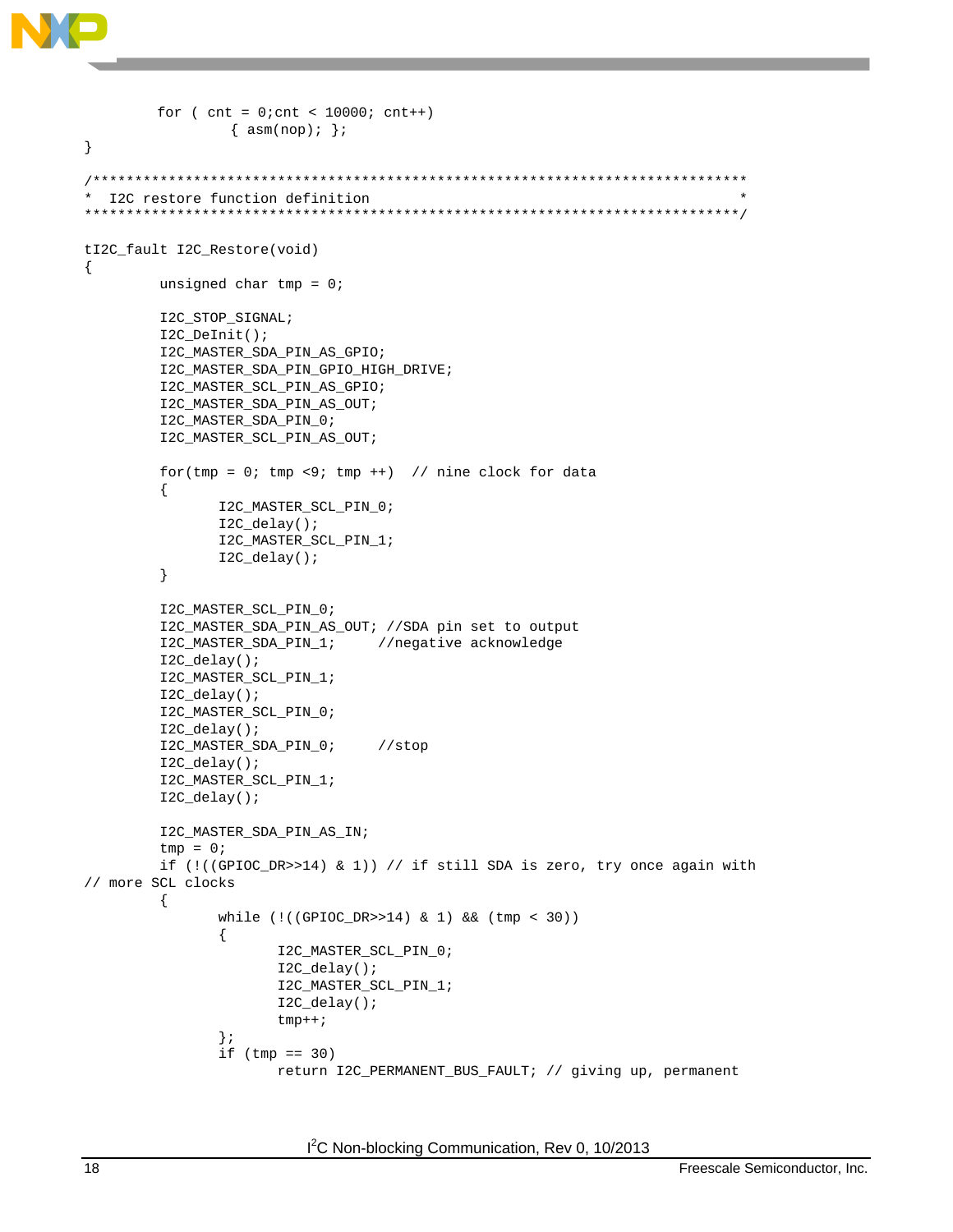```
// error, reset required
                 I2C_MASTER_SCL_PIN_0;
                 I2C_MASTER_SDA_PIN_AS_OUT; //SDA pin set to output
                 I2C_MASTER_SDA_PIN_1; //negative acknowledge
                 I2C_delay();
                 I2C_MASTER_SCL_PIN_1;
                 I2C_delay();
                 I2C_MASTER_SCL_PIN_0;
                 I2C_delay();
                 I2C_MASTER_SDA_PIN_0; //stop
                 I2C_delay();
                 I2C_MASTER_SCL_PIN_1;
         I2C_delay();<br>}
 }
          I2C_MASTER_SDA_PIN_AS_I2C;
          I2C_MASTER_SCL_PIN_AS_I2C;
         I2C_Init() return I2C_NO_FAULT;
}
/******************************************************************************
  I2C data write function definition
******************************************************************************/
tI2C_fault I2C_write(tI2C_com_ctr *psI2C_tr_ctrl, unsigned char data[])
{
// check if the bus is not busy while there is attempt to write device address 
//on the bus 
        if ((I2C_S >> 5) & 1)
         return I2C_BUS_BUSY;
        // set the i2C communication mode, this flag will be evaluated in i2c isr
        psI2C_tr_ctrl -> eI2C_mode = I2C_MODE_WRITE; 
        psI2C_tr_ctr1 \rightarrow data\_index = 0; // initialize data index
        psI2C_tr_ctrl -> eI2C_flag = I2C_FLAG_TRANSMISSION_PROGRESS; 
// move to next byte
        psI2C_tr_ctrl -> eI2C_trm_stage = I2C_TRM_STAGE_WRITE_REG_ADDRESS; 
        I2C_SET_TX_MODE; 
        I2C_START_SIGNAL;
 //initiate write message with device address
        I2C_WRITE_BYTE(psI2C_tr_ctrl -> device_address_w); 
        return I2C_NO_FAULT;
}
/******************************************************************************
  I2C data read function definition
******************************************************************************/
tI2C_fault I2C_read(tI2C_com_ctr *psI2C_tr_ctrl, unsigned char data[])
{
// check if the bus is not busy while there is attempt to write device address 
// on the bus 
        if ((I2C_S >> 5) & 1)
                 return I2C_BUS_BUSY; 
// set the i2C communication mode, this flag will be evaluated in i2c isr
        psI2C_tr_ctrl -> eI2C_mode = I2C_MODE_READ;
```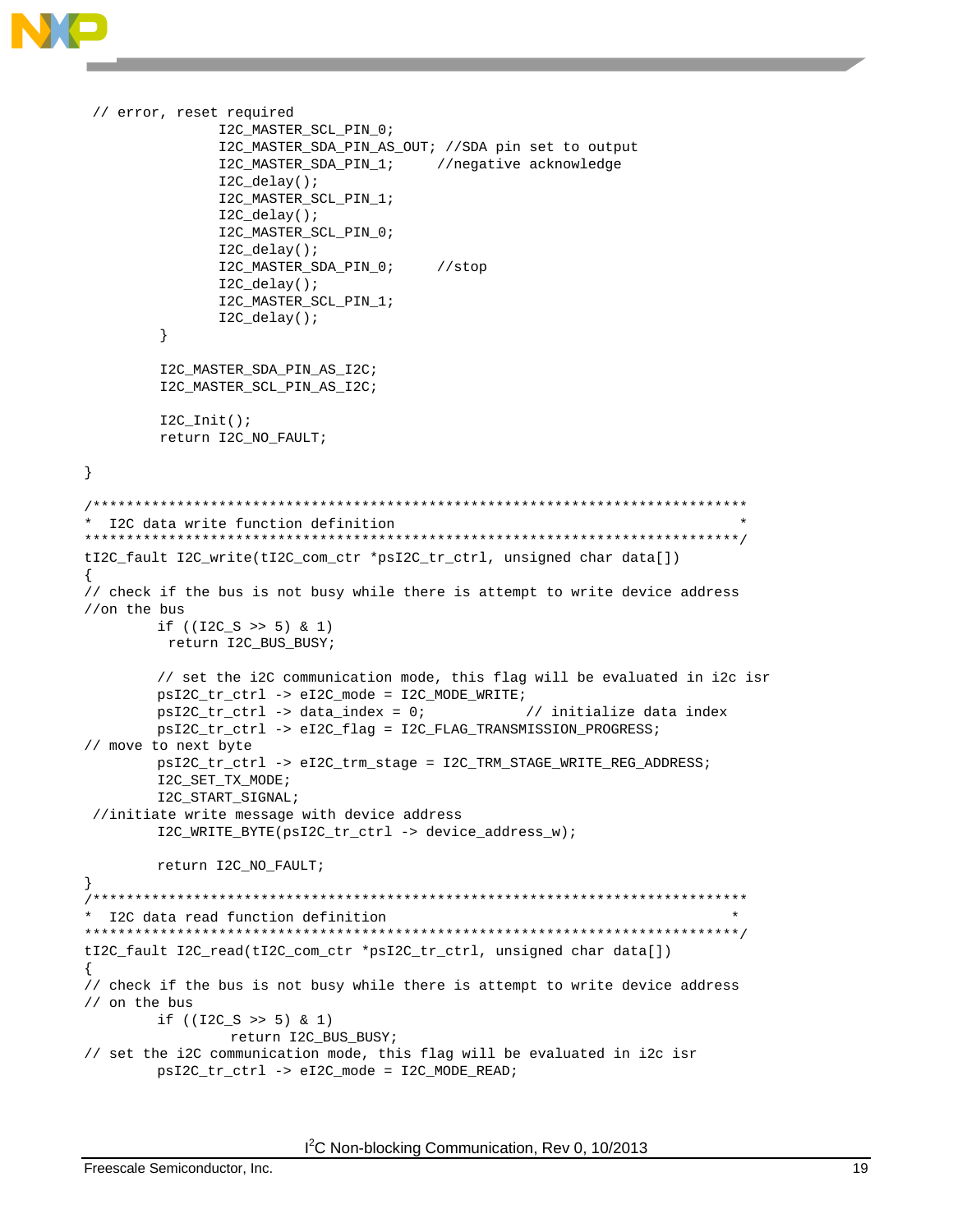

```
psI2C_tr_Ctr1 -> data_index = 0; // initialise data index
       I2C_SET_TX_MODE;
       I2C_START_SIGNAL;
//initiate read message with device address
       I2C_WRITE_BYTE(psI2C_tr_ctrl -> device_address_w);
       psI2C_tr_ctrl -> eI2C_flag = I2C_FLAG_TRANSMISSION_PROGRESS;
// move to next byte
       psI2C_tr_ctrl -> eI2C_trm_stage = I2C_TRM_STAGE_WRITE_REG_ADDRESS;
       return I2C_NO_FAULT;
\}* write data function definition
tI2C_fault I2C_write_data(tI2C_com_ctr *psI2C_tr_ctrl, unsigned char data[])
\{unsigned int cnt;
       timeout_cnt = 100000;while ((( I2C_write(psI2C_tr_ctr1, data) == I2C_BUS_BUSY) & \
(t \text{timeout\_cnt} != 0)))\{timeout_cnt--; \}if (t \text{imeout\_cnt} == 0)psI2C_tr_ctrl-> eI2C_fault = I2C_TIMEOUT;
// the bus signals still busy and the timeout occurs, restore the I2C
               I2C_Restore();
               timeout\_cnt = 100000;//second attempt to write the data to I2C bus
               while ((( I2C_write(ps12C_tr_ctr1, data) == I2C_BUS_BUSY) & \&(timeout_cnt != 0)))\{\text{timeout\_cnt--:}\}if (t \text{imeout\_cnt} == 0)\overline{A}// try to send the data anyway
                               I2C_write(psI2C_tr_ctrl, data);
// wait till the packet is sent
                               for (\text{cnt} = 0; \text{cnt} < 100; \text{cnt++})I2C_delay();
// the bus signals still busy and the timeout occurs,
// restore the I2C
                               I2C_Restore();
                               timeout\_cnt = 100000;//third attempt to write the data to I2C bus
                               while (((12C_write(psI2C_tr_ctr], data) ==I2C_BUS_BUSY)\
&& (timeout_cnt != 0))) \{timeout_cnt--; \}if (t \text{imeout\_cnt} == 0)return I2C_PERMANENT_BUS_FAULT;
                       \}\mathcal{E}return I2C_NO_FAULT;
\}* read data function definition
tI2C_fault I2C_read_data(tI2C_com_ctr *psI2C_tr_ctrl, unsigned char data[])
```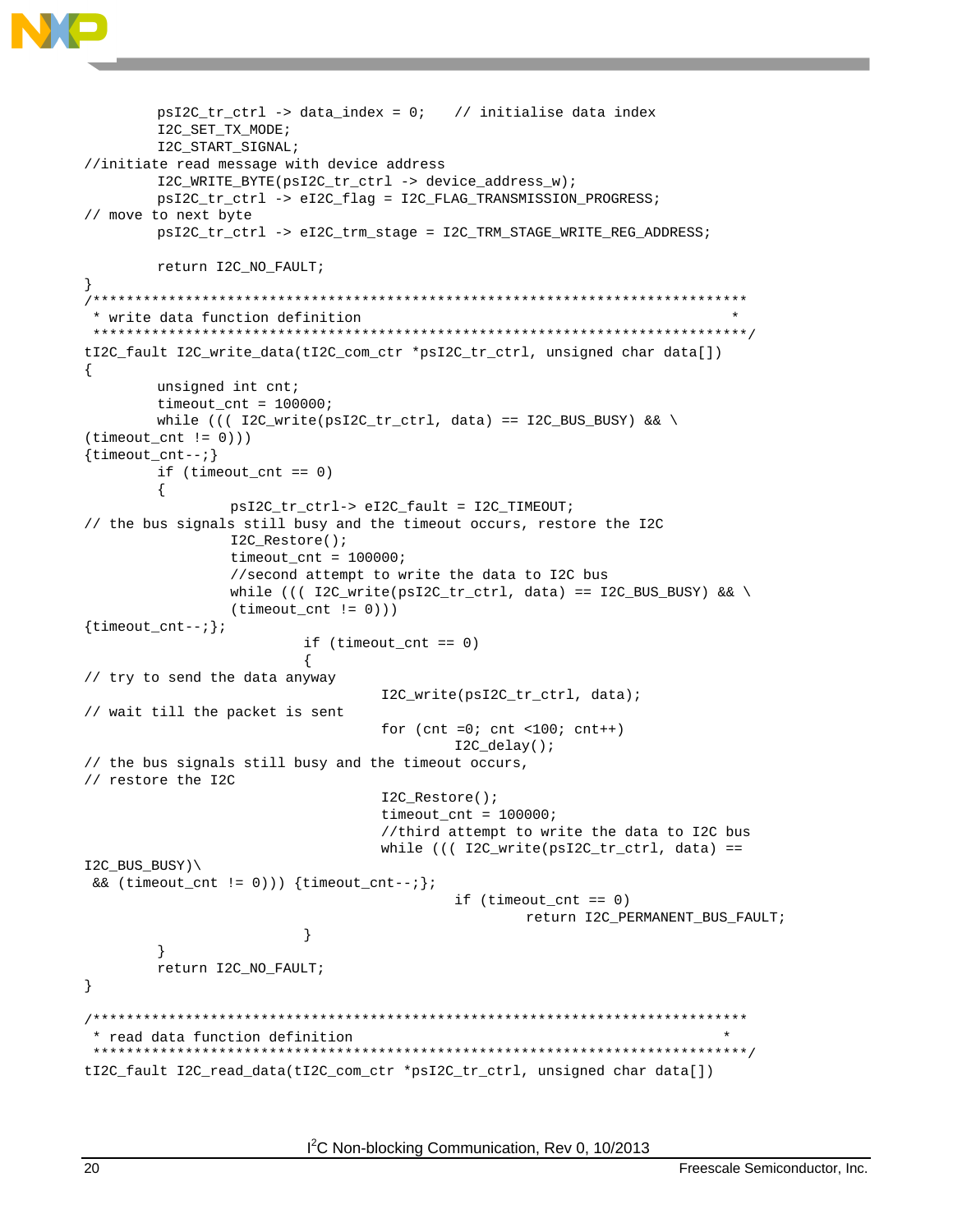

```
ſ
        timeout_cnt = 100000;while ((( I2C_read(psI2C_tr_ctr], data) == I2C_BUS_BUSY) & \
(\text{timeout\_cnt} != 0))) \{ \text{timeout\_cnt--}; \}if (t \text{timeout\_cnt} == 0)// the bus is still busy and the timeout occurs, restore the I2C
          I2C_Restore();
          timeout_cnt = 100000;//second attempt to write the data to I2C bus
          while ((( I2C_read(psI2C_tr_ctr], data) == I2C_BUS_BUSY) & \&(timeout_cnt != 0))) {timeout_cnt--;};
            if (t \text{imeout\_cnt} == 0)return I2C_PERMANENT_BUS_FAULT;
        \}return I2C_NO_FAULT;
\}* interrupt callback function definition
 tI2C_fault I2C_isr_Callback (tI2C_com_ctr *psI2C_tr_ctrl, unsigned char* data)
ſ
 bool dummy;
 register unsigned char dummy_data;
 switch (psI2C_tr_ctrl -> eI2C_mode)
  \left\{ \right.case I2C_MODE_WRITE:
   \{switch (psI2C_tr_ctrl -> eI2C_trm_stage)
     \left\{ \right.case I2C_TRM_STAGE_WRITE_REG_ADDRESS:
       ₹
        psI2C_tr_ctrl -> eI2C_trm_stage = I2C_TRM_STAGE_WRITE_DATA;
        I2C_WRITE_BYTE( psI2C_tr_ctrl -> register_address);
         break;
       \} ;
       case I2C_TRM_STAGE_WRITE_DATA:
   // if this is acknowledge after last byte in the message
         if ((ps12C_tr_ctr1 \rightarrow data_size) == ps12C_tr_ctr1 \rightarrow data_index)// acknowledge after last data byte received,
// so generate stop signal now
           I2C_STOP_SIGNAL;
           psI2C_tr_ctrl -> eI2C_flag = I2C_FLAG_NONE; // write data sequence end
// end of message transfer flag
psI2C_tr_ctrl -> eI2C_trm_stage = I2C_TRM_STAGE_NONE;
           return I2C_NO_FAULT;
         P)
         else
        I2C_WRITE_BYTE(data[psI2C_tr_ctrl -> data_index]);
// increase index to the next address of the data array
           psI2C_tr_ctrl -> data_index++;
         break;
```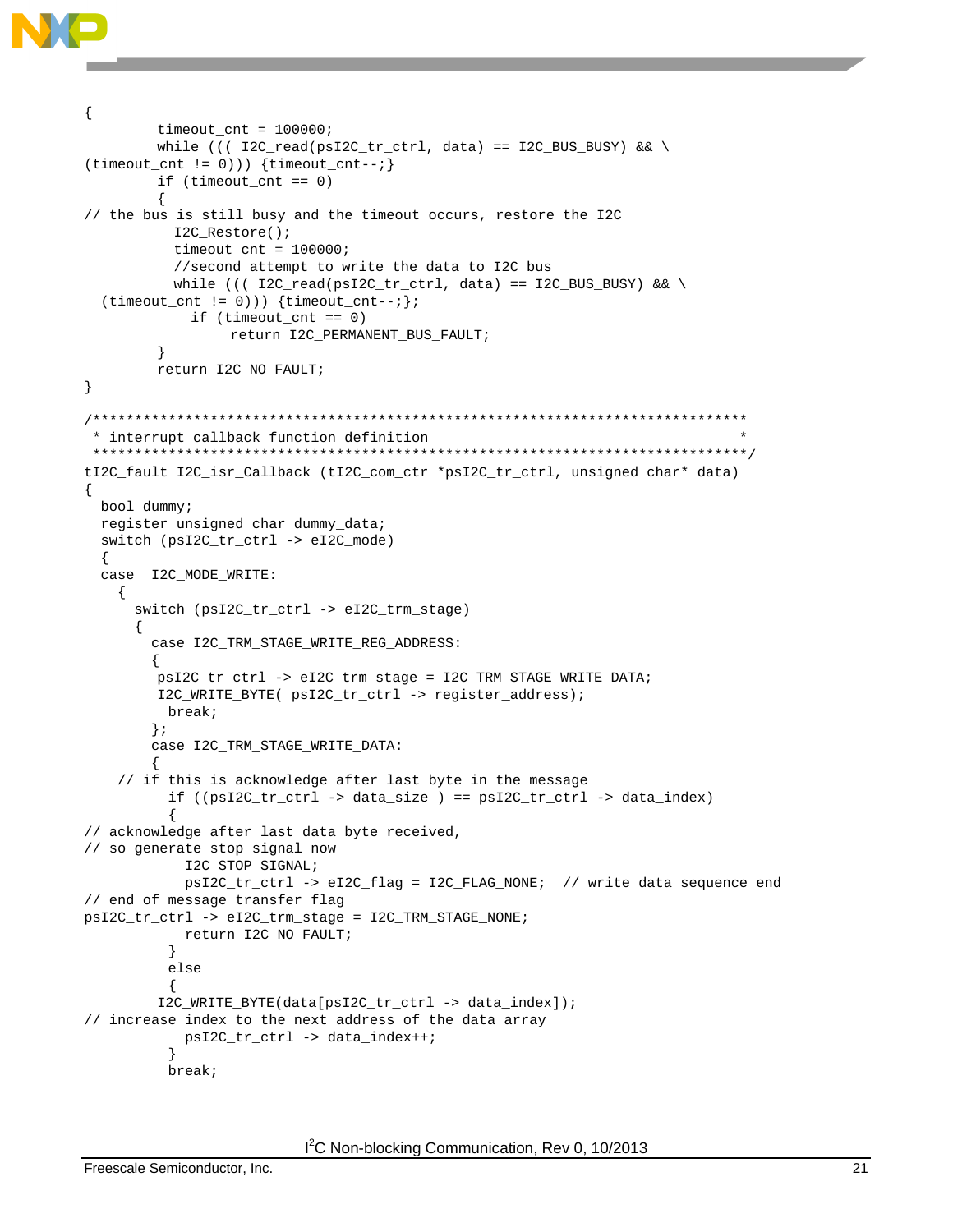

```
 }; 
     };
     break;
    }
   case I2C_MODE_READ:
    \{ switch (psI2C_tr_ctrl -> eI2C_trm_stage) 
\left\{ \begin{array}{ccc} 1 & 1 \\ 1 & 1 \end{array} \right\} case I2C_TRM_STAGE_WRITE_REG_ADDRESS:
\left\{ \begin{array}{c} 1 & 1 \\ 1 & 1 \end{array} \right. I2C_WRITE_BYTE( psI2C_tr_ctrl -> register_address);
                    psI2C_tr\_ctrl -> eI2C_trm_stage = \
                              I2C_TRM_STAGE_WRITE_DEV_ADDRESS_R; // move to next byte
                 break;
               };
               case I2C_TRM_STAGE_WRITE_DEV_ADDRESS_R:
\left\{ \begin{array}{c} 1 & 1 \\ 1 & 1 \end{array} \right. I2C_REPEAT_START_SIGNAL;
                  I2C_WRITE_BYTE( psI2C_tr_ctrl -> device_address_r);
                  psI2C_tr_ctrl -> eI2C_trm_stage = I2C_TRM_STAGE_READ_DUMMY_DATA; 
                 break;
               };
               case I2C_TRM_STAGE_READ_DUMMY_DATA: // post read dummy data action
\left\{ \begin{array}{c} 1 & 1 \\ 1 & 1 \end{array} \right. I2C_SET_RX_MODE;
// reading data register initiates 
// receiving of the next byte of data
                     dummy_data = I2C_READ_BYTE; 
                     psI2C_tr_ctrl -> eI2C_trm_stage = I2C_TRM_STAGE_READ_DATA;
                 break;
 }
               case I2C_TRM_STAGE_READ_DATA:
\left\{ \begin{array}{c} 1 & 1 \\ 1 & 1 \end{array} \right. // if this is acknowledge after last byte in the stream
                if ((ps12C_tr_ctr1 \rightarrow data_size -1) == ps12C_tr_ctr1 \rightarrow data_index)\{ I2C_SET_NACK_MODE; // last read ends with NAK
                   iic_data[psI2C_tr_ctrl -> data_index] = I2C_READ_BYTE; 
                   psI2C_tr_ctrl -> eI2C_trm_stage = I2C_TRM_STAGE_NAK;
 }
                 else 
 {
                       iic_data[psI2C_tr_ctrl -> data_index] = I2C_READ_BYTE;
                              if(psI2C_tr_ctr] \rightarrow data_index \langle (psI2C_tr_ctr] \rightarrow \data_size-1)) 
// increase pointer to the next address of the data array
                \verb|psi12C_tr_ctr1| \rightarrow \verb|data_index++; }
                 break;
               }; 
               case I2C_TRM_STAGE_NAK:
\{ I2C_STOP_SIGNAL;
                 I2C_CLEAR_NACK_MODE; 
                 psI2C_tr_ctrl -> eI2C_flag = I2C_FLAG_NONE; // read data sequence end 
                 psI2C_tr_ctrl -> eI2C_trm_stage = I2C_TRM_STAGE_NONE;
                asm{nop };
```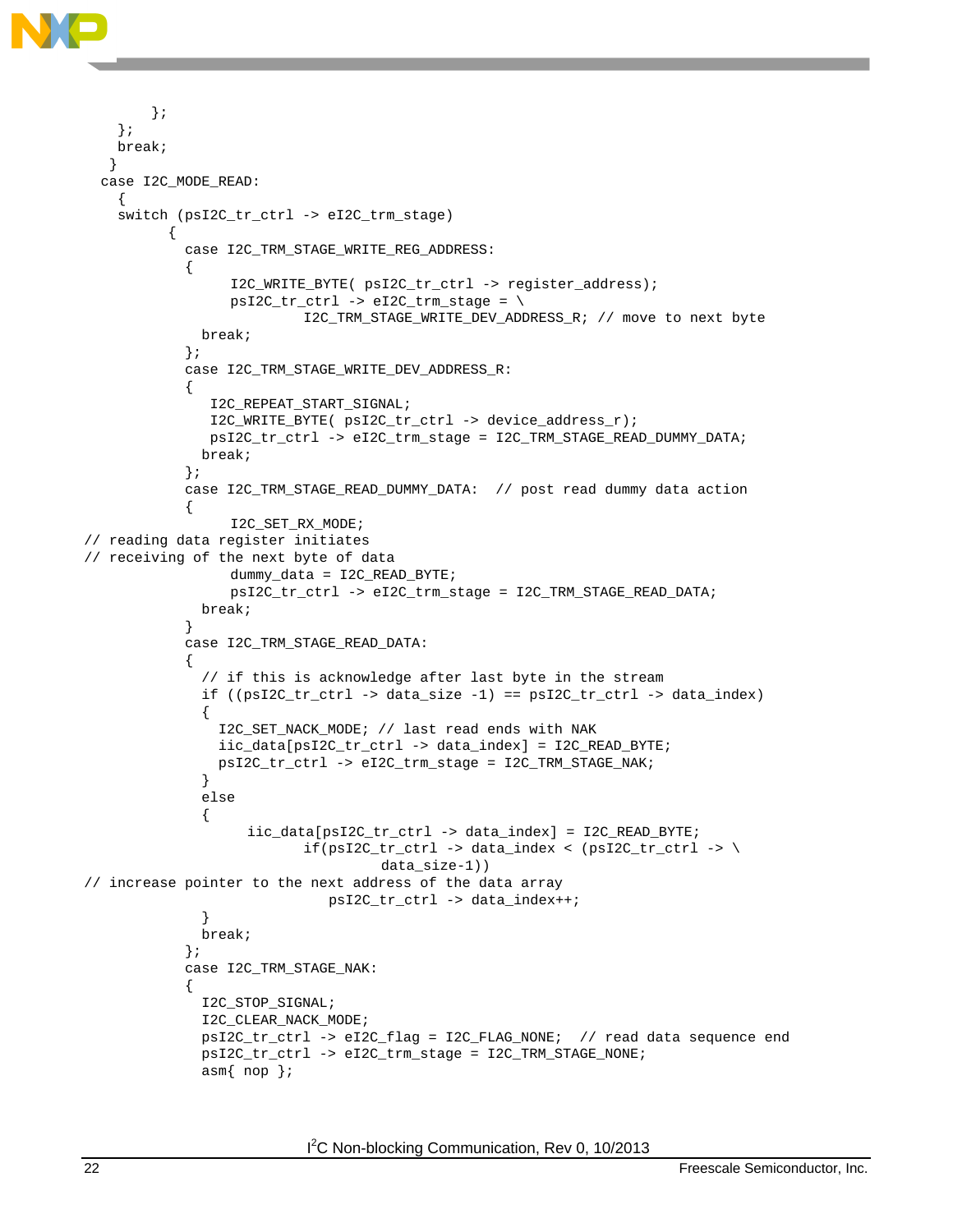```
asm{nop} ;
           asm{nop}?
           asm{nop};
           return I2C_NO_FAULT;
         \mathcal{E}break;
      \}\left\{ \right.\}return I2C_NO_FAULT;
\}* interrupt function definition
void MC56F827xx_ISR_IIC0(void)
#pragma interrupt saveall
\{if (12C_S | 12C_S_TCF)if (I2C_isr_Callback(&sI2C_com_ctr, iic_data) == I2C_NO_FAULT)
             \{if (sI2C_com_ctr.eI2C_flag == I2C_FLAG_NONE)
                    \{// the transfer of the whole message ended. If the read
 //message was completed, now the data are in the iic_data[]
 // Place a code that process received data.
                    \mathcal{F}\left\{ \right\}/* Clear Irq. request */
         I2C_CLEAR_IRQ_FLAG;
\rightarrow/*****************
                        *******************************
* End of module
```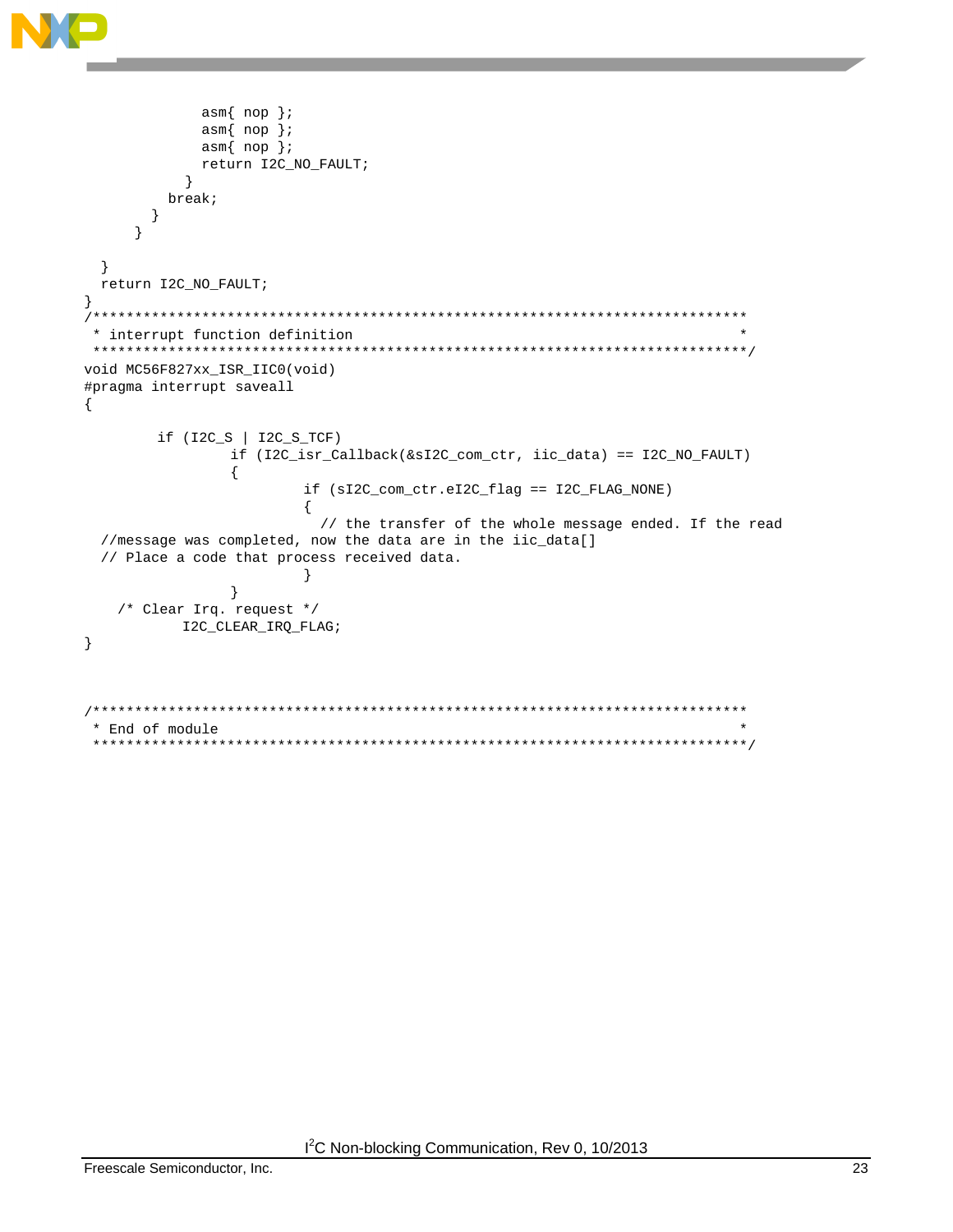

## <span id="page-23-0"></span>**6 References**

Following are the reference sources related to this application note:

- 1. *MC56F827XXRM - MC56F82XXX Reference Manual* available on [freescale.com.](http://www.freescale.com/)
- 2. *K40 Sub-Family Reference Manual* available on [freescale.com.](http://www.freescale.com/)
- 3. *UM10204 - I2C-bus specification and user manual, Rev.5*, [NXP Semiconductors 2012.](http://www.nxp.com/documents/user_manual/UM10204.pdf)

# <span id="page-23-1"></span>**7 Acronyms**

The following table summarizes acronyms used in this document:

|  |  | <b>Table 1. Acronyms</b> |
|--|--|--------------------------|
|--|--|--------------------------|

| <b>Term</b> | <b>Meaning</b>                                                                                                                                                                   |
|-------------|----------------------------------------------------------------------------------------------------------------------------------------------------------------------------------|
| <b>ACK</b>  | Acknowledge signal – the signal is generated by the I2C device which receives the data<br>(byte)                                                                                 |
| <b>ISR</b>  | Interrupt Service Routine - a part of the code, that is executed when the interrupt is<br>generated                                                                              |
|             | NACK   Not Acknowledge signal – condition on the bus, a receiver signals problems with<br>interpretation of received data or master signals the end of data transfer from slave. |

## <span id="page-23-2"></span>**8 Revision history**

| <b>Revision Number</b> | Date    | <b>Substantial Changes</b> |  |
|------------------------|---------|----------------------------|--|
| $\overline{0}$         | 10/2013 | Initial release            |  |